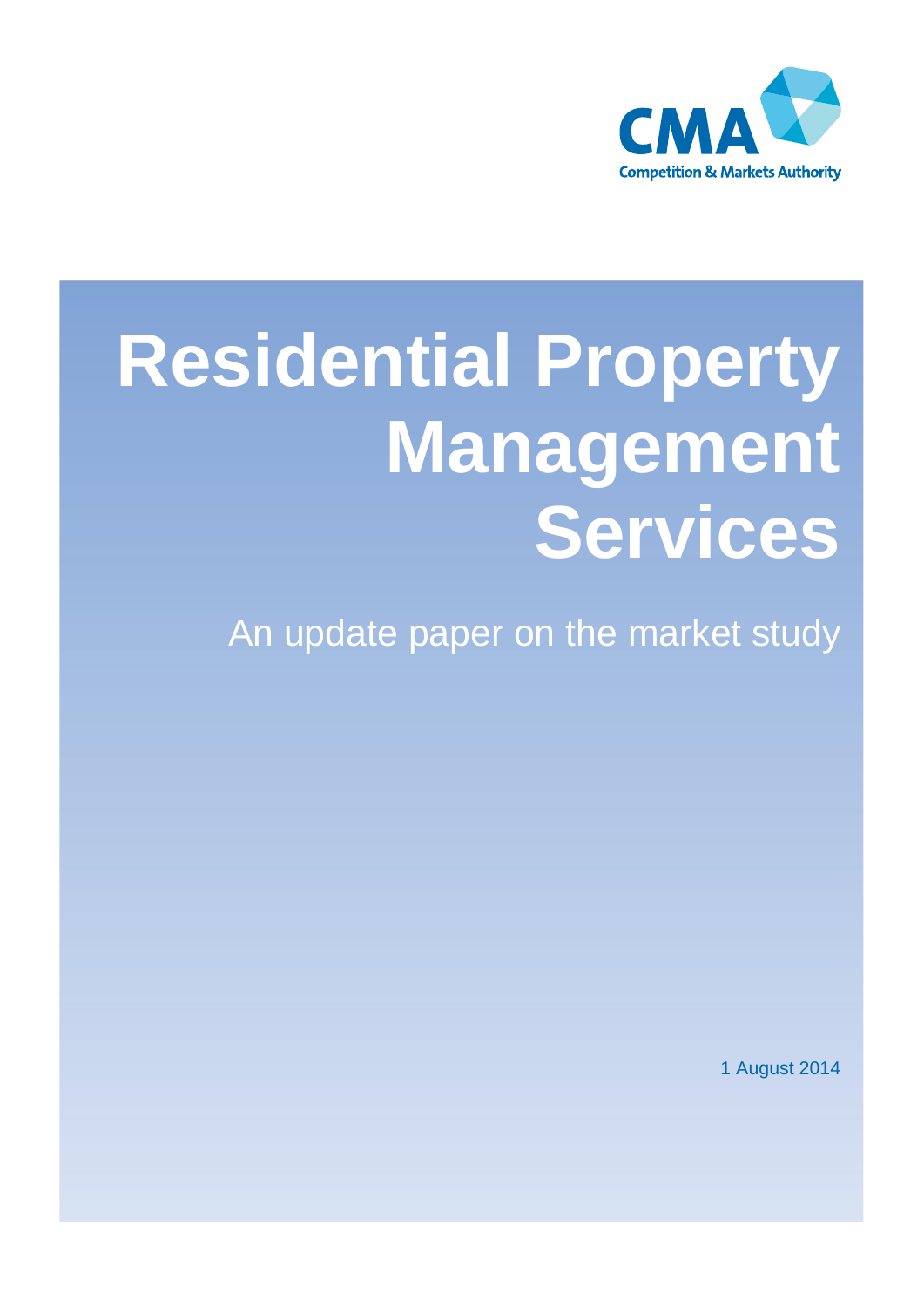© Crown copyright 2014

You may reuse this information (not including logos) free of charge in any format or medium, under the terms of the Open Government Licence.

To view this licence, visit [www.nationalarchives.gov.uk/doc/open-government](http://www.nationalarchives.gov.uk/doc/open-government-licence/)[licence/](http://www.nationalarchives.gov.uk/doc/open-government-licence/) or write to the Information Policy Team, The National Archives, Kew, London TW9 4DU, or email: [psi@nationalarchives.gsi.gov.uk.](mailto:psi@nationalarchives.gsi.gov.uk)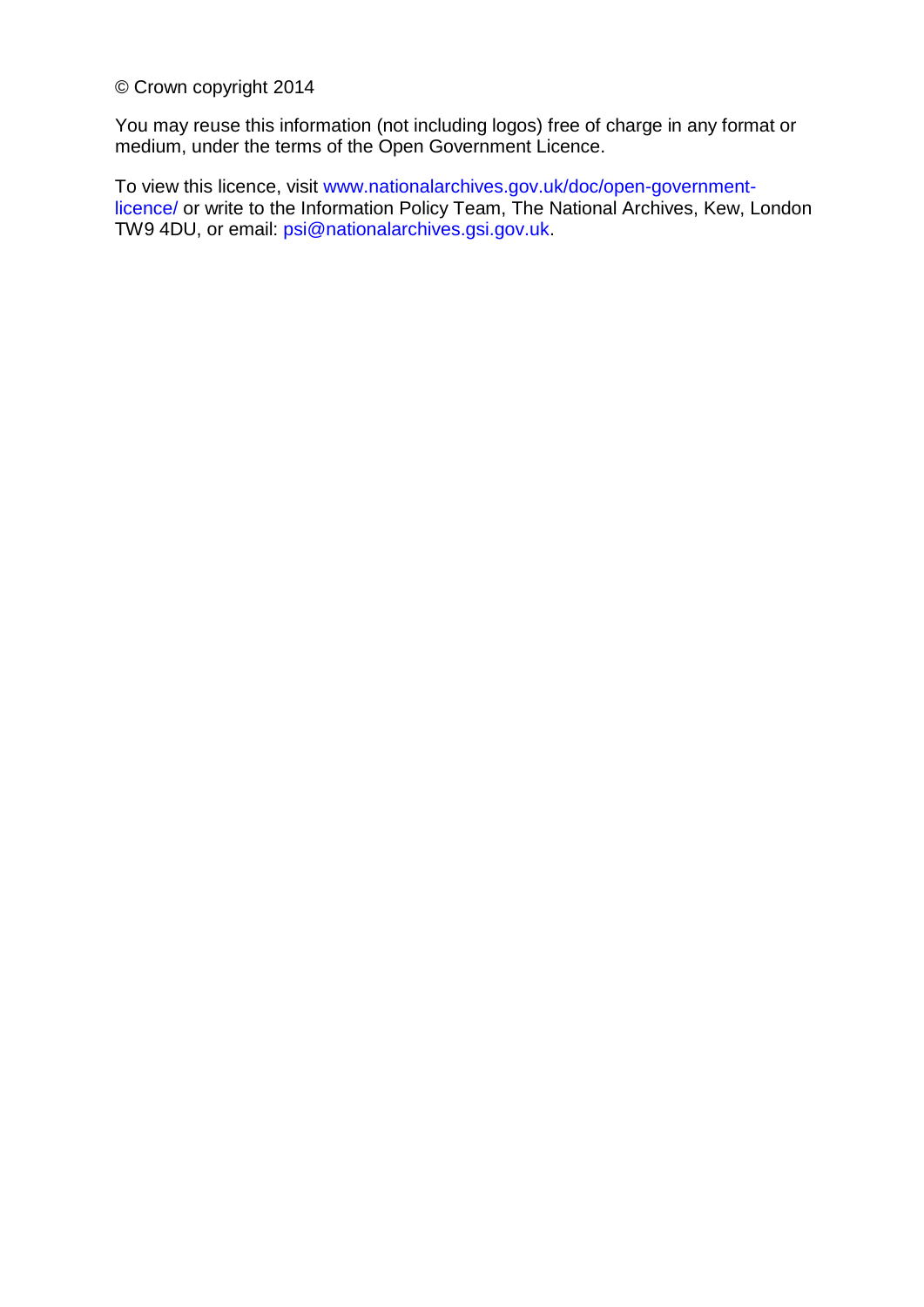## **Contents**

## Page

| 1.             |                                                                                 |  |
|----------------|---------------------------------------------------------------------------------|--|
| 2.             |                                                                                 |  |
| 3.             |                                                                                 |  |
|                |                                                                                 |  |
|                |                                                                                 |  |
|                | Coordination problems - individual leaseholders may have different interests  6 |  |
|                |                                                                                 |  |
|                |                                                                                 |  |
|                |                                                                                 |  |
|                |                                                                                 |  |
|                |                                                                                 |  |
| $\mathbf{4}$ . |                                                                                 |  |
| 5.             |                                                                                 |  |
| 6.             |                                                                                 |  |
|                |                                                                                 |  |
|                |                                                                                 |  |
|                |                                                                                 |  |
| 7 <sub>1</sub> |                                                                                 |  |
| 8.             |                                                                                 |  |
|                |                                                                                 |  |
|                |                                                                                 |  |
|                |                                                                                 |  |
|                | Requirement for property managers to hold a relevant property management        |  |
|                |                                                                                 |  |
|                |                                                                                 |  |
|                |                                                                                 |  |
|                |                                                                                 |  |
|                |                                                                                 |  |
|                |                                                                                 |  |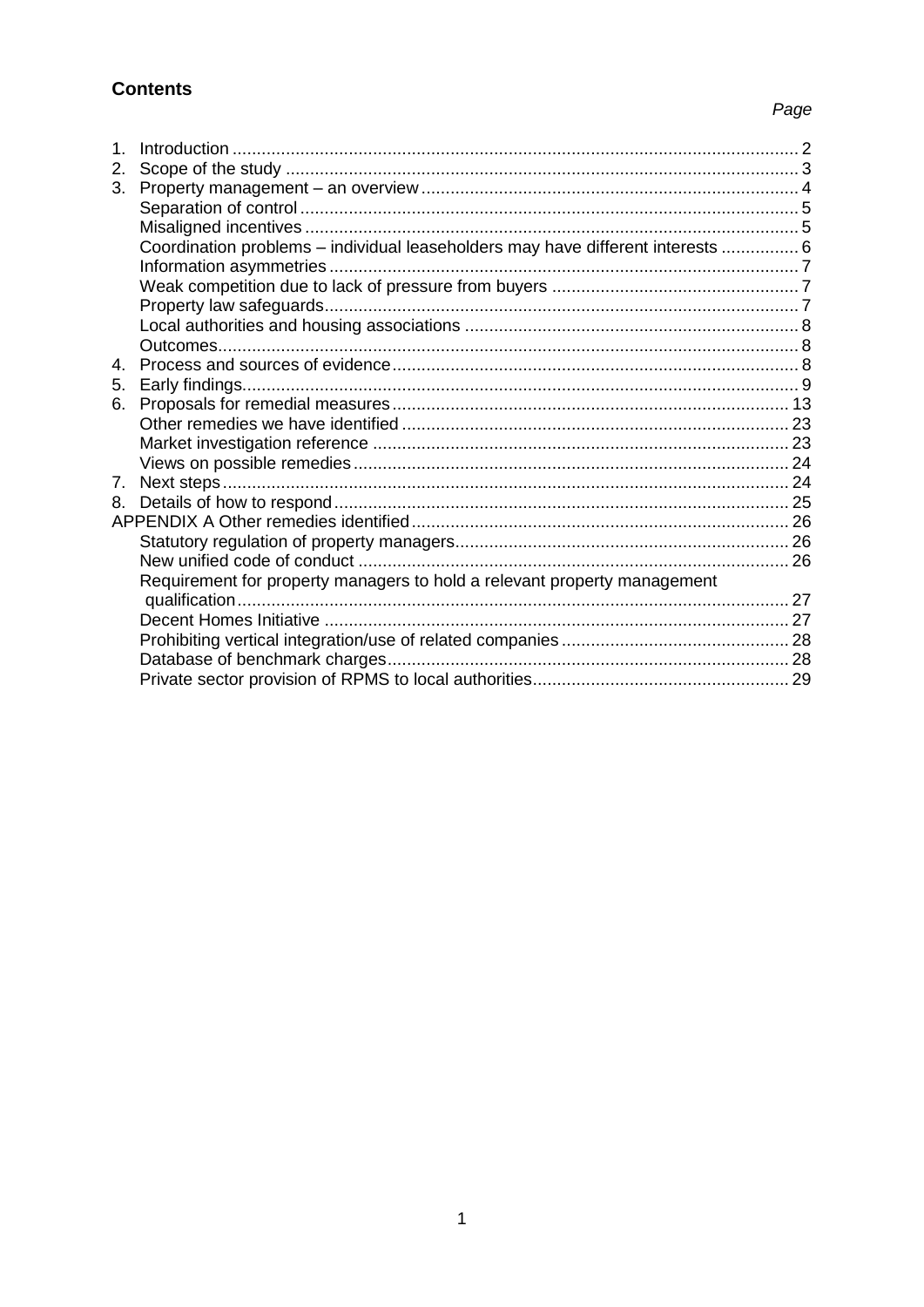## **1. Introduction**

- 1.1 In this document, the Competition and Markets Authority (CMA) is providing an update on progress in its market study into residential property management services (RPMS) and seeking views on possible remedial action.
- 1.2 The Office of Fair Trading (OFT) decided to carry out a market study in response to complaints evidence it had reviewed and concerns from other stakeholder contacts about the supply of property management services. The OFT was concerned that some property managers may be overcharging customers, providing poor-quality services or spending money on unnecessary works. It was also suggested that some property managers may not deal effectively with complaints and there were concerns over access to effective redress.
- 1.3 On 3 December 2013 the OFT announced its proposal to conduct a market study on the provision of RPMS in England and Wales, in order to examine whether the market is working well for consumers, and if not, whether there is potential for improving how it functions. It published a Scoping Paper<sup>1</sup> calling for views on the proposed scope of the study. Following consideration of the responses received, the scope was extended from RPMS provided purely to privately-owned housing to include RPMS where the freehold of the block in question is owned by a local authority or housing association. The OFT launched its market study on 4 March 2014. The CMA took over the conduct of the market study on 1 April 2014.
- 1.4 The market study is ongoing. The CMA continues to obtain information and engage with stakeholders to progress its analysis.
- 1.5 This update paper sets out the CMA's current views on issues in the market and possible remedial action to improve the performance of the market for RPMS and outcomes for leaseholders and seeks the views of interested parties.
- 1.6 We consider that it is possible to achieve a positive impact on the market through working with the Government and through the industry and are not, therefore, proposing to make a market investigation reference.

<sup>1</sup> *[Property Management Services –](https://assets.digital.cabinet-office.gov.uk/media/53355cdfe5274a571e000011/OFT1513s.pdf) A Scoping Paper*, OFT1513, December 2013.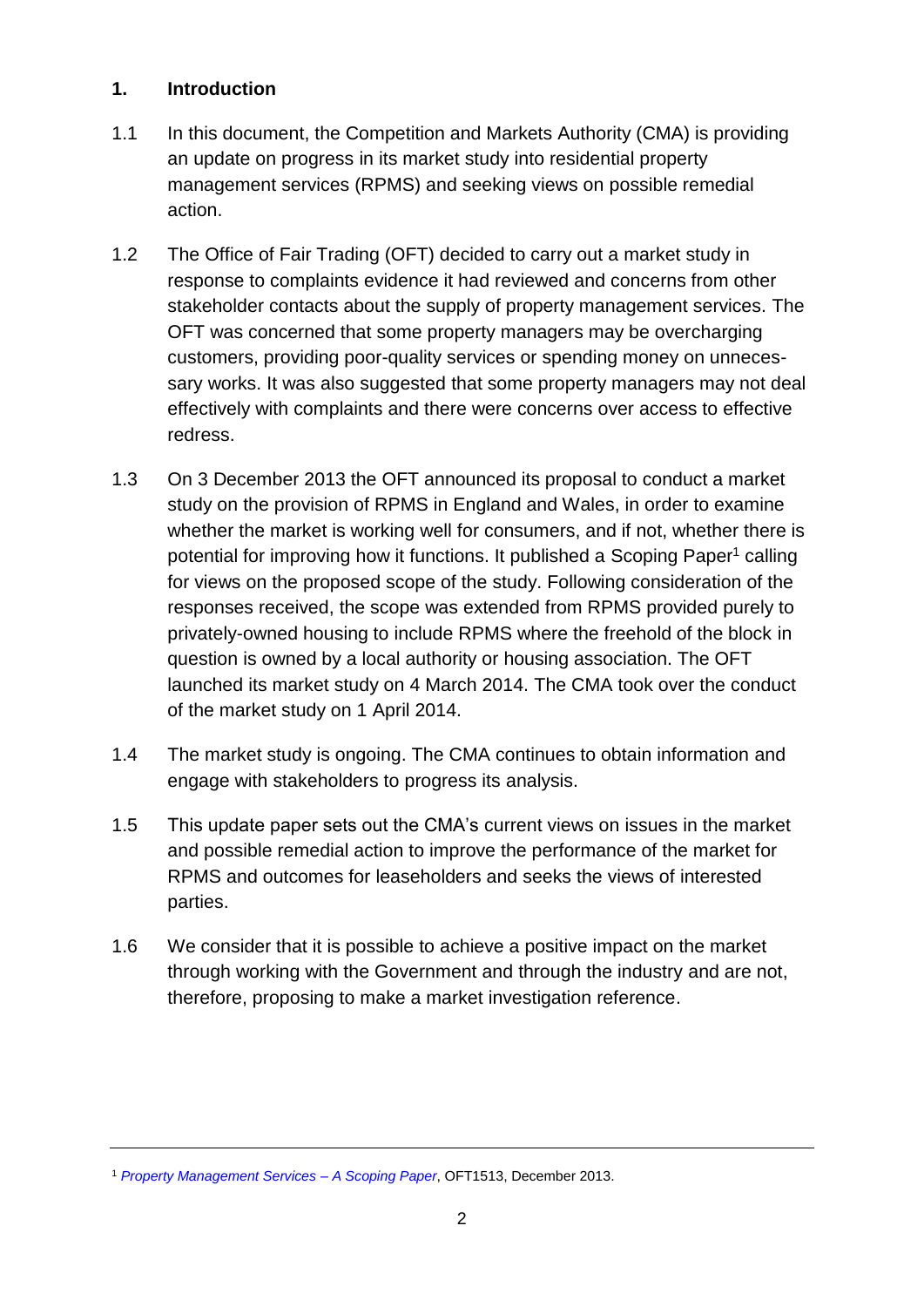1.7 Based on our ongoing investigations, as well as any responses to this update paper, and discussions with key stakeholders, the CMA will reach a final decision and publish a full report before the end of 2014.

# **2. Scope of the study**

- 2.1 As outlined in the Final Statement of Scope, $<sup>2</sup>$  this study covers RPMS in</sup> England and Wales. It considers the provision of services by property managers relating to communal areas and the structure of a building in the following circumstances:
	- blocks of flats/apartments/retirement properties where the freehold is owned by someone unconnected to the leaseholders who receive RPMS from a property manager/property management company (property manager $)^3$
	- blocks of flats/apartments/retirement properties where the freehold is owned by the leaseholders, who all have a share and vote some of their number to be directors of a management company, which engages the services of a property manager
	- blocks of flats/apartments/retirement properties where the freehold is owned by the local authority or a housing association which supplies RPMS, either directly or through a contracted property manager
- 2.2 The study includes services provided to leaseholders who occupy the premises and also those who rent their properties to tenants. It is not considering single dwelling properties.
- 2.3 As noted in the Final Statement of Scope, paragraph 3.12, this study is not undertaking an assessment of the legal framework that underpins freehold and leasehold arrangements. We are only considering the legal relationship between leaseholders and freeholders in so far as it impacts on the supply of RPMS.
- 2.4 Many of the submissions we have received during this study relate to particular disputes between leaseholders and property managers or freeholders. We are not able to advise on individual disputes as part of our work. Market studies examine whether particular markets are working well more generally, taking an overview of regulatory and other economic drivers in a market and patterns of behaviour of those acting in the market. We have

<sup>2</sup> *[Property Management Services –](https://assets.digital.cabinet-office.gov.uk/media/53340c66ed915d6938000009/final_statement_of_scope_document.pdf) Final Statement of Scope*, OFT1524, March 2014.

<sup>3</sup> Including those blocks where responsibility for property management rests with a right-to-manage or resident management company – see paragraph 3.5.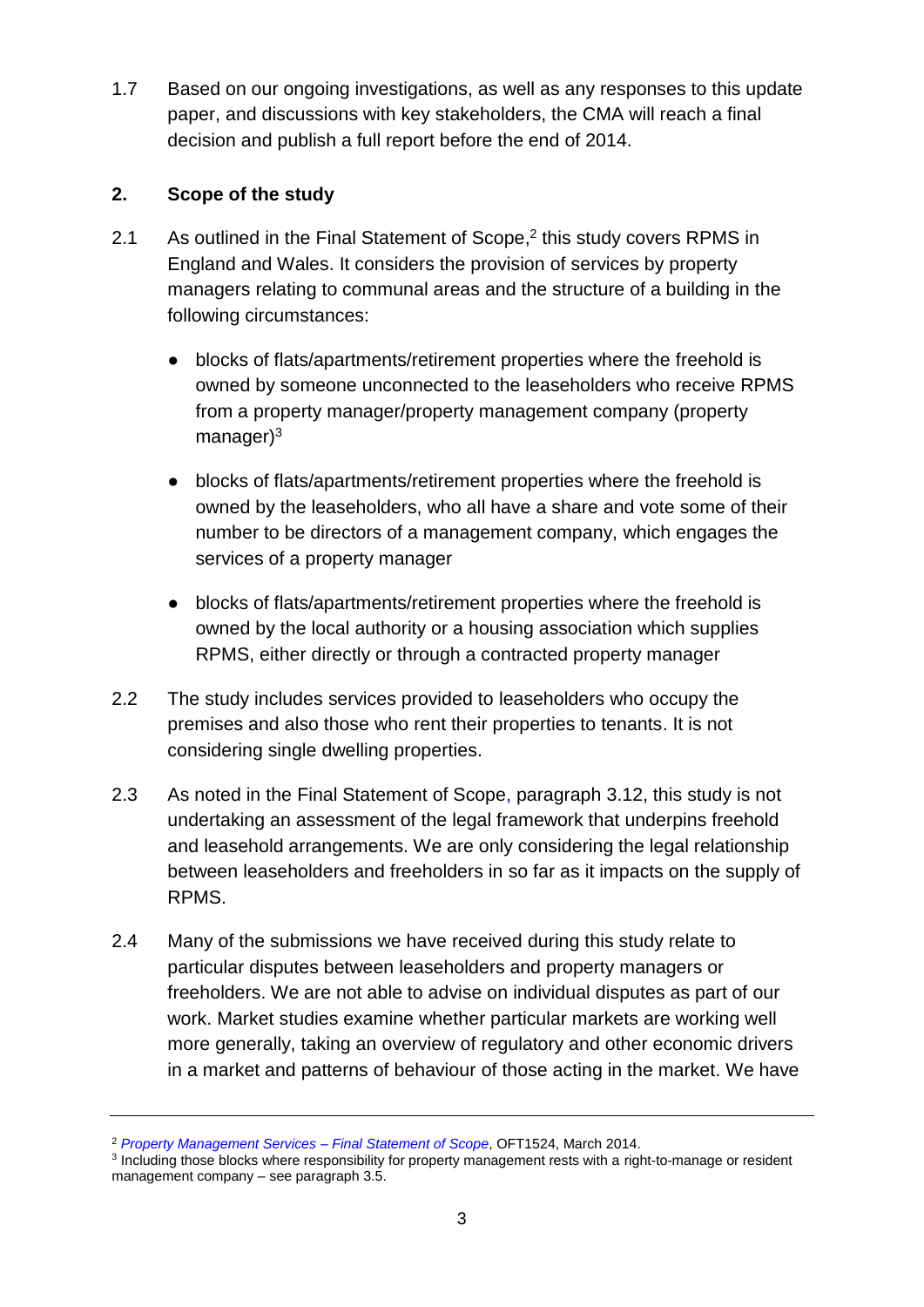taken these submissions as part of the evidence base in establishing whether there are any general features that impede the working of the market.<sup>4</sup>

## **3. Property management – an overview**

- 3.1 There are potential concerns over the provision of RPMS that flow from a number of characteristics of the market.
- 3.2 The acquisition of RPMS differs from the acquisition of other services, largely because of the allocation of responsibilities and liabilities within a typical lease. The terms of the lease typically include a requirement to pay ground rent and an obligation on the leaseholder to pay a service charge to cover cleaning, maintenance, repair and similar (property maintenance) of the fabric and shared areas of the building. In addition to the service charge, the leaseholder may be required to make additional contributions to a sinking/ reserve fund to pay for periodic major repairs and maintenance (for example, planned roof or lift replacements).
- 3.3 However, in most cases the responsibility for appointing and instructing the property manager rests with the freeholder. The lease usually obliges the freeholder to provide property maintenance services and so the freeholder usually employs a property manager to administer these functions. On a practical level, this ensures that there is a clear allocation of responsibility to ensure that the property is properly maintained. A freeholder is well placed to do so, including reaching decisions where there are differences between leaseholders.
- 3.4 Leases usually require the freeholder to insure the building. In some cases, the property manager may be responsible for procuring building insurance but more usually the freeholder will procure it, although they may require the property manager to arrange and administer the insurance. Leaseholders are charged for the costs of insurance, usually as part of the service charge.
- 3.5 Exceptions to this normal leasehold structure exist where leaseholders have obtained control of the management of the property through a right-to-manage

<sup>4</sup> This study has also not attempted to re-examine the issues covered in a previous OFT investigation of the fairness and clarity of contract terms providing for 'transfer fees' charged to occupants of purpose-built, leasehold retirement home properties. That study looked at instances where a leaseholder is required to pay a fee to their freeholder in a broad range of circumstances such as when they sell or rent their property, dispose of it in some other way or otherwise make changes to the occupants of the property. We note that the study did not cover other types of fee payable by leaseholders upon assignment such as contingency fund fees. These are similar charges but typically paid into a ring-fenced reserve fund to offset the cost of irregular and expensive works associated with the repair and maintenance of the development – as such, they involve wider and complex considerations as to the economic benefit that residents as a whole receive in reducing their annual service charge (paragraph 2.6). See *[OFT investigation into retirement home transfer fee terms:](http://webarchive.nationalarchives.gov.uk/20140402142426/http:/www.oft.gov.uk/shared_oft/consumer-enforcement/retirement-homes/oft1476.pdf) a report on the OFT's [findings](http://webarchive.nationalarchives.gov.uk/20140402142426/http:/www.oft.gov.uk/shared_oft/consumer-enforcement/retirement-homes/oft1476.pdf)*, February 2013.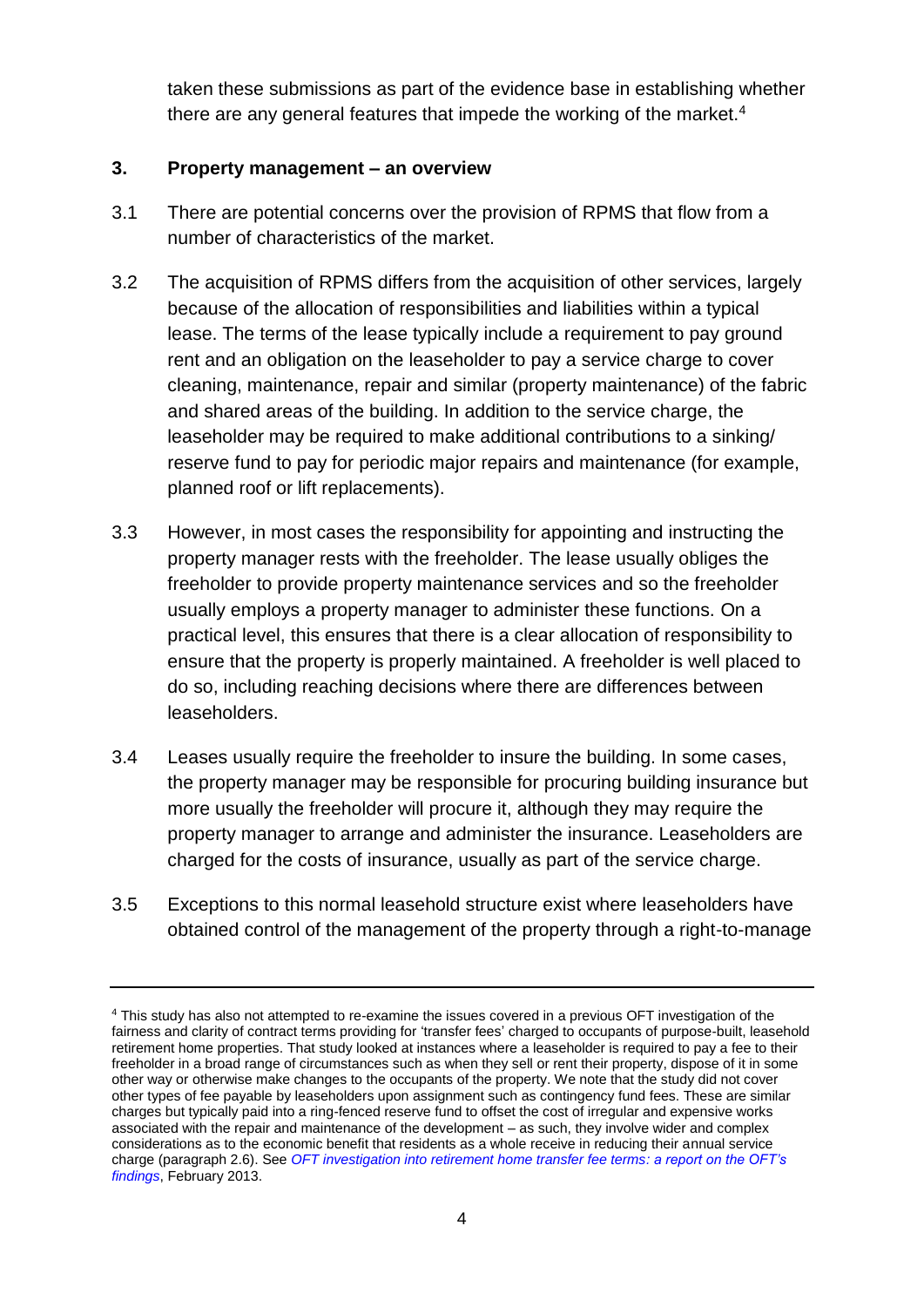(RTM) company, or where a resident management company (RMC) has been established. In these cases responsibility rests with the company board, usually but not necessarily made up of residents, who will usually appoint a property manager to provide property maintenance (or sometimes may choose to self-manage the property maintenance).

- 3.6 We understand the number of RTMs to be quite low. There are 4,954 registered RTM companies, although not all will be active. There are many more registered RMC companies (80,523, although again, not all will be active); these are often established to administer new developments.
- 3.7 We now set out potential concerns about the market. Our study has gathered evidence to test whether or not any aspects of these concerns are found in practice.

## *Separation of control*

3.8 The freeholder (or in the case of new developments, the property developer) usually appoints and instructs the property manager, so the property manager is accountable to the freeholder, while leaseholders will pay the property manager for the services provided. The individual leaseholder's inability to influence or control appointment decisions or determine the work that is done, other than through an RMC or RTM, can be a source of frustration, suspicion and of tension in the relationship between the parties.

## *Misaligned incentives*

- 3.9 Freeholders do not carry the costs of property maintenance and so they may be uninterested in the quality or value of the service or whether the work undertaken is strictly necessary. Although freeholder investors are incentivised to cover their risks (for example, ensuring the fabric and safety of the building is maintained) and obligations, they may have little incentive to take an active interest in the property managers' activities.<sup>5</sup> Leaseholders, however, since they are obliged to pay for it and experience the quality of the service, have a strong interest in the quality of the service and value for money.
- 3.10 In some cases, freeholders may be vertically integrated with property managers (ie under common ownership and control). There may be some

<sup>5</sup> However, in many cases freeholders are likely to take account of significant complaints from leaseholders. They may be more responsive where they have an interest in a long-term relationship with leaseholders, for example as may sometimes occur with retirement properties or retirement communities. Sometimes, developers may have concerns about their long-term reputation, for example where undertaking a series of developments and where property management problems are taken to reflect on the developer, whether or not the developer actually has control.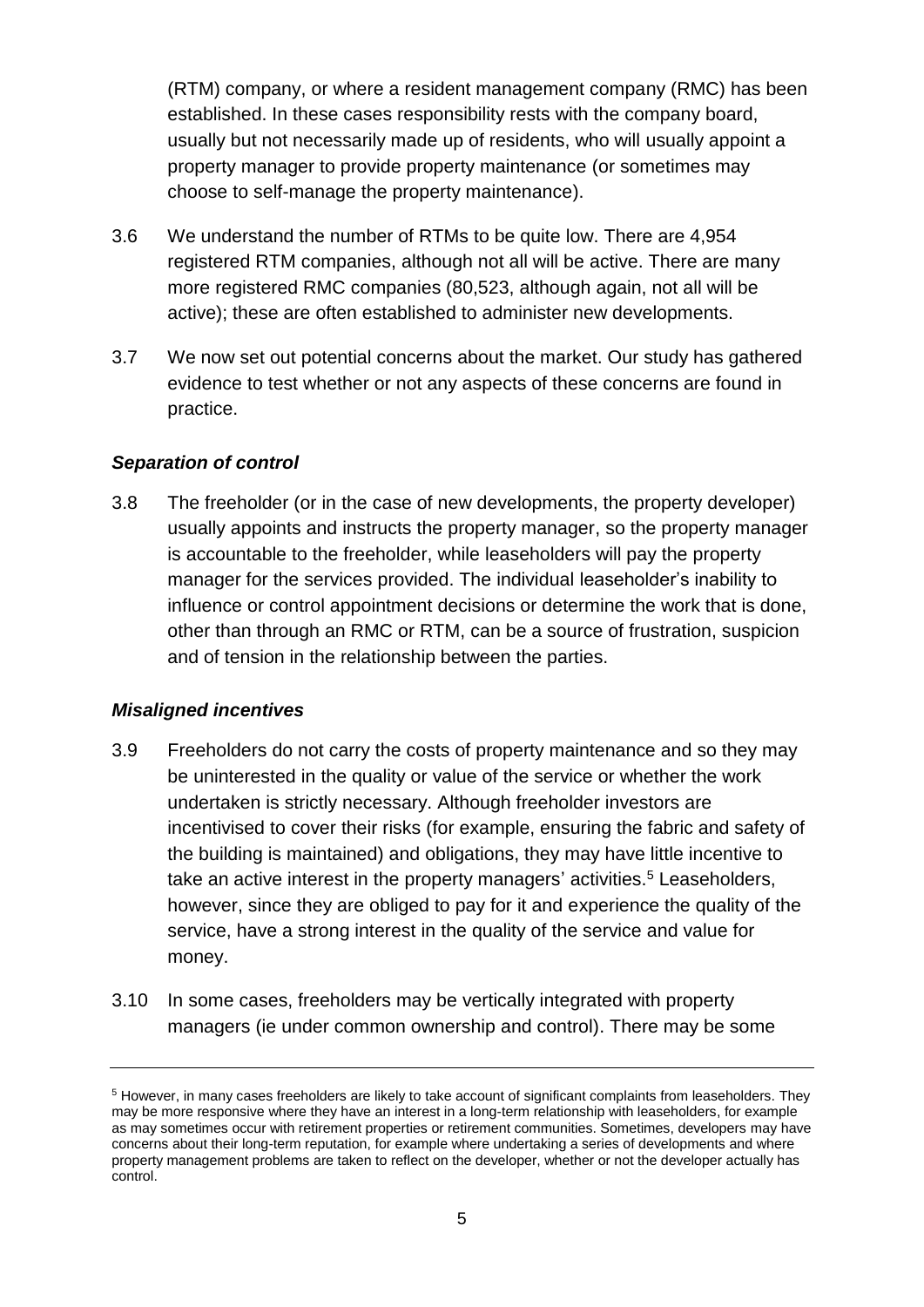benefits from such arrangements that accrue to leaseholders, but there is also an incentive on the freeholder to appoint the related company as a property manager because that will increase its profit-making opportunities, rather than, necessarily, appointing the property manager that offers the best value for money or quality of service to leaseholders.

- 3.11 In choosing building insurance where freeholders have rights to place insurance, the freeholder may have an incentive to choose an insurance company which offers the highest levels of commissions rather than the best value for money to leaseholders. Property managers may also face incentives in relation to the placing, acquisition and administration of insurance (whether this is placed by them, or placed by the freeholder and the property manager administers this on behalf of the freeholder). While property managers may not directly receive commissions, we are investigating whether they receive fees for administration and similar tasks that are proportionate to the work done, and also their relations with other parties such as brokers who may receive commissions.
- 3.12 In some cases property managers may receive a fee for managing the procurement and administration of contracted works. This might create an incentive to undertake unnecessary works or to increase costs.
- 3.13 If the property manager is vertically related to a contractor, or receives commission, it might also create an incentive to favour that contractor and to place additional work with it.
- 3.14 In addition, leases may allow either the freeholder or property manager to charge for approvals for sub-letting, alterations, keeping pets and so on.
- 3.15 Given that freeholder and property manager incentives are not fully aligned with those of leaseholders, these choices may not always be in the leaseholders' best interests.

## *Coordination problems – individual leaseholders may have different interests*

3.16 In any communal building the objectives of individual leaseholders are likely to be diverse and may be poorly aligned, making it difficult for all leaseholders to be satisfied with outcomes. Examples of such differences might include differing objectives for those leaseholders who live in the property and those who have bought as a buy-to-let investment, those looking to sell their property in the near future and those who are intending to retain it for many years, those who are willing and able to pay for higher standards of service and those who are not, or simply differences in individual priorities and tastes.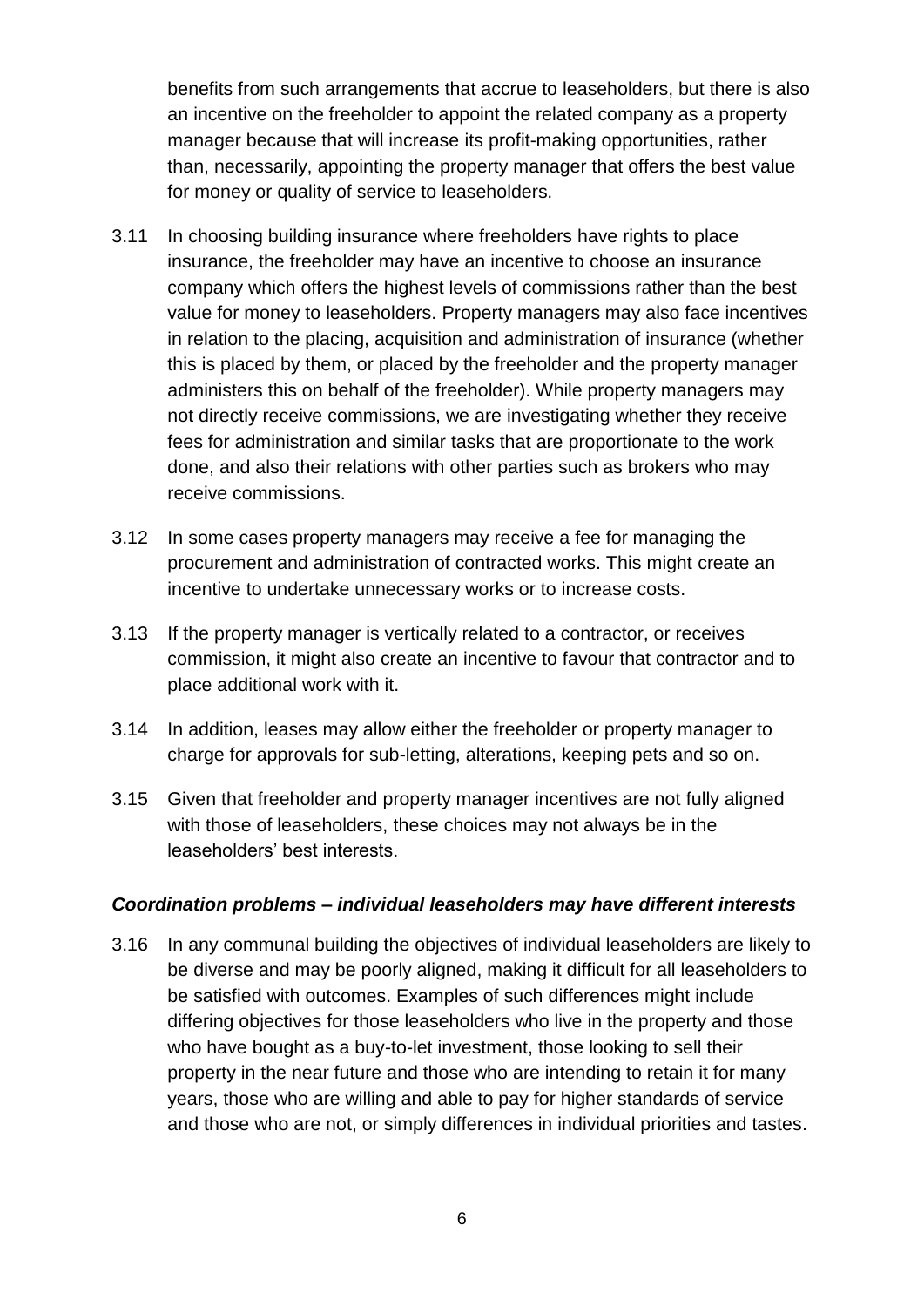Where the objectives of the leaseholders are not aligned, it may be difficult for them to coordinate effectively and act collectively.<sup>6</sup>

## *Information asymmetries*

- 3.17 Leaseholders and freeholders may not be easily able to monitor the behaviour of the property manager and/or assess the quality of the service they provide.
- 3.18 Even if leaseholders are provided with all of the relevant information they might need, they still may not fully understand or be able to evaluate the information such that they can determine whether work is necessary or whether they are getting value for money.

## *Weak competition due to lack of pressure from buyers*

3.19 If leaseholders (and freeholders) find it difficult to evaluate the performance of their property manager, and it is difficult for leaseholders to influence decisions on the appointment of property managers, it is likely that incumbent property managers will face little threat of being replaced. Significant pressure to replace underperforming property managers is only likely to develop once a high threshold of discontent with the poor performance is passed. Without this threat of switching, competition between property managers will be weak and will not provide the usual incentives it generates for efficiency, innovation and better meeting customer needs.

# *Property law safeguards*

- 3.20 There are some property law safeguards specifically relating to long leases already in place to protect leaseholders against actions by freeholders or property managers (see also the reference to consumer protection law in paragraph 6.4), but these long lease safeguards may be inadequate, or may not be operating or being used as originally intended. These inadequacies may include:
	- poor/untimely information at point of sale
	- poor or weak regulation
	- **Weaknesses in redress**
	- difficulty in exercising RTM

<sup>6</sup> In addition, some housing developments will have a mixture of leaseholders, commercial leaseholders and/or tenants who could have different objectives or interests. For example, tenants may be more in favour of expensive works as they are not directly affected by the increased costs associated with that work.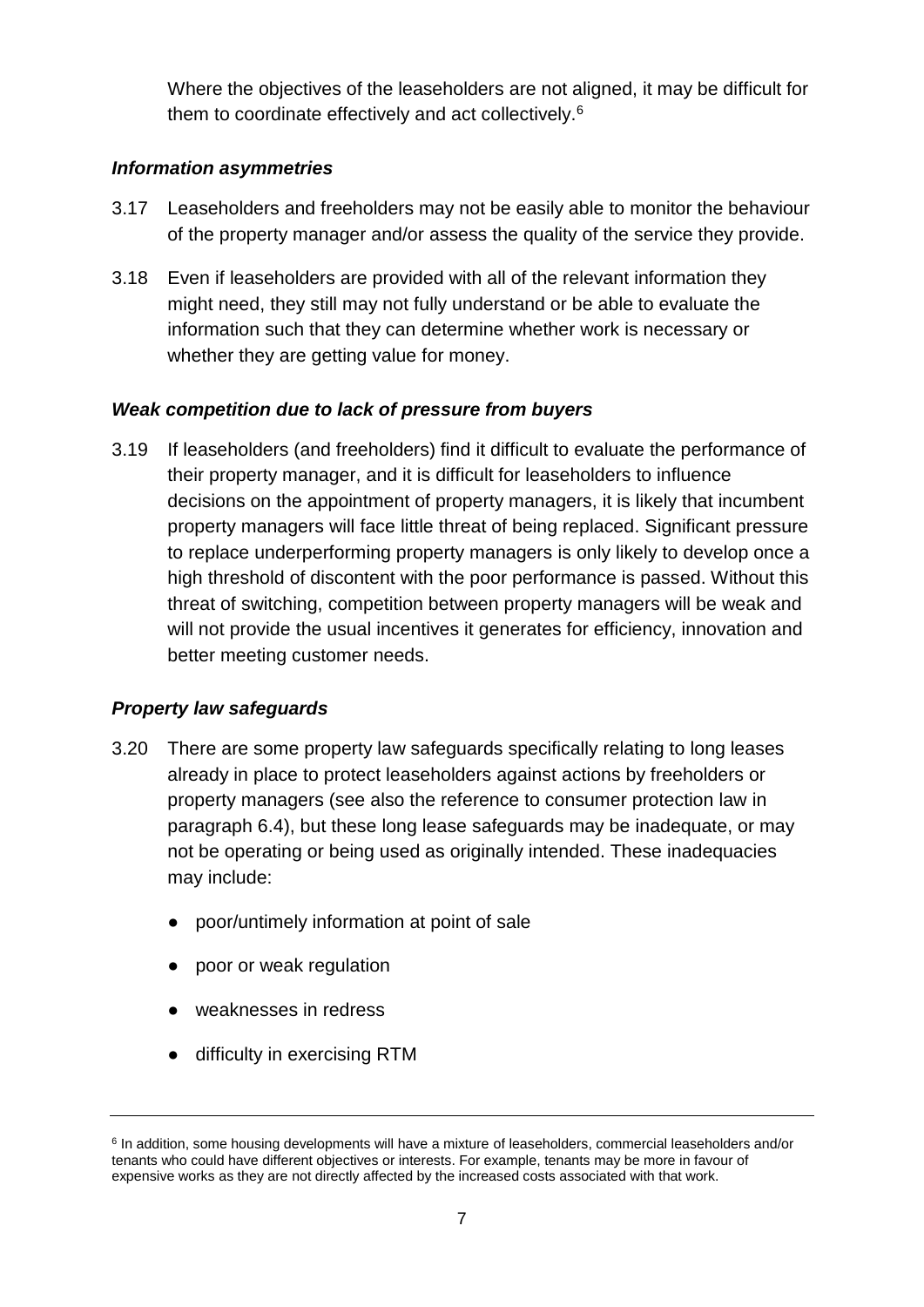## *Local authorities and housing associations*

3.21 The possible concerns identified above may apply not only to RPMS provided to leaseholders in privately-owned housing but also where the freeholder is a local authority or housing association. In addition, some further issues can arise in these cases. We were told that these organisations may have incentives to cross-subsidise other activities from service charges (eg the cost of upkeep of other properties), and may be less efficient or have less robust procurement practices than private sector freeholders. Since local authorities do not run sinking/reserve funds, major maintenance and modernisation works on estates could lead to substantial additional bills for major works on top of usual service charges, particularly where local authorities received funding for upgrades to comply with the 'decent homes' standards.

## *Outcomes*

3.22 If the concerns identified above were found to apply in practice, property management services would be unlikely fully to reflect leaseholders' interests. The misalignment of incentives would create a risk of inappropriate or excessive services being offered, or for costs to be higher than necessary. In addition, if property managers are not subject to close monitoring and control by either leaseholders or freeholders, and competitive constraints are weak, incumbent property managers may be able to increase charges or reduce service quality.

## **4. Process and sources of evidence**

- 4.1 Since the market study was launched, the OFT, and subsequently the CMA, have been gathering information on the RPMS market and have received many submissions from stakeholders including leaseholders, property managers, freeholders and other industry participants.
- 4.2 We have met a wide variety of interested parties at several locations in England and Wales. We have held many meetings with property managers, residents' associations, industry trade associations, housing organisations, local authorities, government departments, regulators and advisory services (eg LEASE, Housing Ombudsman, HM Courts and Tribunals), property developers, freeholders and campaign groups. We have also conducted roundtable meetings with panels of participants from trade associations, local authority/housing association organisations, campaign groups and leaseholder groups.
- 4.3 Questionnaires were issued to property managers, freeholders, developers, local authorities and housing associations.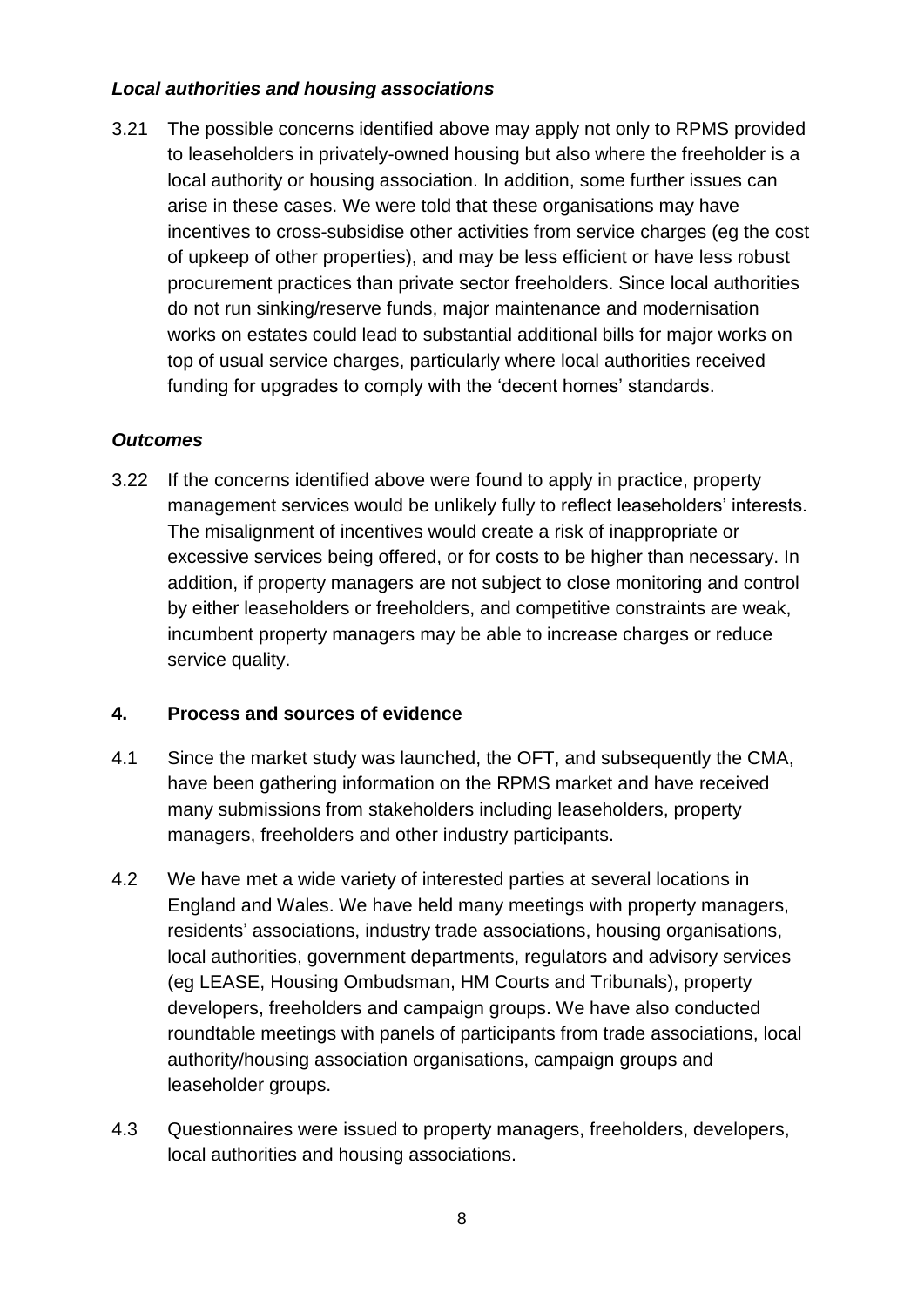4.4 In order to gain a fuller understanding of the experiences and perceptions of all leaseholders, we commissioned a telephone survey conducted on our behalf by Ipsos MORI. The survey interviewed 1,050 leaseholders from around England and Wales.<sup>7</sup>

# **5. Early findings**

- 5.1 We now set out, based on the evidence we have gathered and reviewed to date, some of the early findings coming from our study. In this paper, we do not report and evaluate all the evidence received, nor do we seek to cover every issue raised with us. A fuller account will be provided in our final report. The purpose of this update is to indicate our current views in broad terms and provide a basis for the consideration of possible remedial measures.<sup>8</sup>
- 5.2 We are also mindful that the evidence we have received will reflect the natural tendency for those leaseholders who have experienced problems to contact us. One of the reasons for undertaking a survey of leaseholders was to allow us to gain a representative view of the perceptions of all leaseholders. Nonetheless, perceptions need to be treated with some caution; leaseholders may not be well placed to evaluate value for money and so there may be discontent even where essential works are efficiently and competitively completed. On the other hand, leaseholders may be poorly placed to assess cases where they are in fact receiving poor value for money.
- 5.3 For these reasons, we attach more weight where evidence is supported by multiple sources.
- 5.4 We have found that market outcomes for some leaseholders can be poor, and that there is reason to be concerned about some practices and outcomes in the market. However, our leaseholder survey indicates that perceptions of such problems are far from universal. Many leaseholders appear to be content with the service that they receive, and we have received evidence to suggest that the existing checks and balances in the market often work sufficiently well to protect consumers.
- 5.5 We have received qualitative evidence suggesting that there are sometimes poor outcomes for leaseholders, including complaints of:
	- excessive/unnecessary charging for services arranged by property managers

<sup>&</sup>lt;sup>7</sup> We will publish the leaseholder survey report on the [CMA website](https://www.gov.uk/cma-cases/residential-property-management-services) in the near future.

<sup>&</sup>lt;sup>8</sup> We have not found any substantial differences in results between regions or between England and Wales.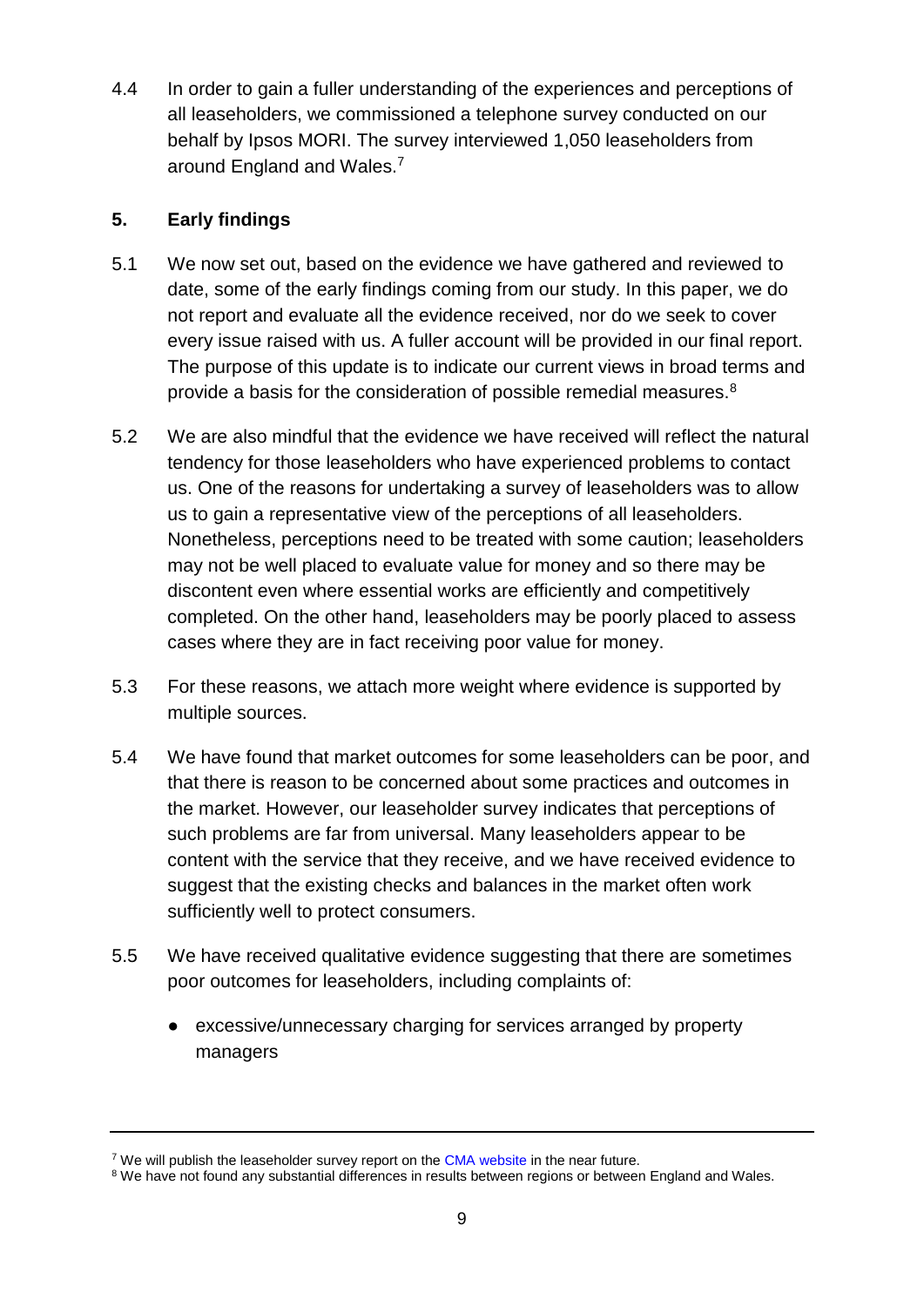- poor service
- little transparency
- poor communication
- flawed procedures in respect of consultations on major works
- vertical integration or relations between property managers and contractors or between property managers and freeholders resulting in poor value for money (including allegations of practices in relation to building insurance – for example, where it is believed freeholders receive commissions, but also where property managers, or related companies such as brokers, receive 'payments' and margins for procurement and administration)
- poor complaints handling and ineffective and expensive redress
- 5.6 Our leaseholder survey (conducted by Ipsos MORI)<sup>9</sup> found just over half of leaseholders (52%) who had raised an issue, and had received an outcome, were dissatisfied with how it was handled.
	- The survey found 64% of leaseholders reported the overall service they received was very/fairly good. However, 1 in 5 (20%) leaseholders rated the overall service as very/fairly poor with 9% of leaseholders reporting the overall service was very poor. 42% of leaseholders reported ever having reason to be dissatisfied with their property manager (57% for local authority leaseholders).
	- Our leaseholder survey found just over half of leaseholders (52%) strongly agreed or tended to agree that the property manager provides value for money. 28% disagreed their property manager provides value for money with14% saving they strongly disagree.
- 5.7 Leaseholders with a right to manage company (RTMC) or RMC at the property, thus having a degree of control over property management services, were more likely (78%) than those with no RTMC/RMC (46%) to agree that their property managers provide value for money. They were also more likely to rate the overall service as good (83% compared with 58% for non-RTMC/RMC properties).

<sup>&</sup>lt;sup>9</sup> There is no comprehensive source of profile information available for the target population of leaseholders in England and Wales. This means that the survey results presented should be taken as indicative. So, for example, care needs to be taken when making comparisons of the survey results between the different leaseholder groups.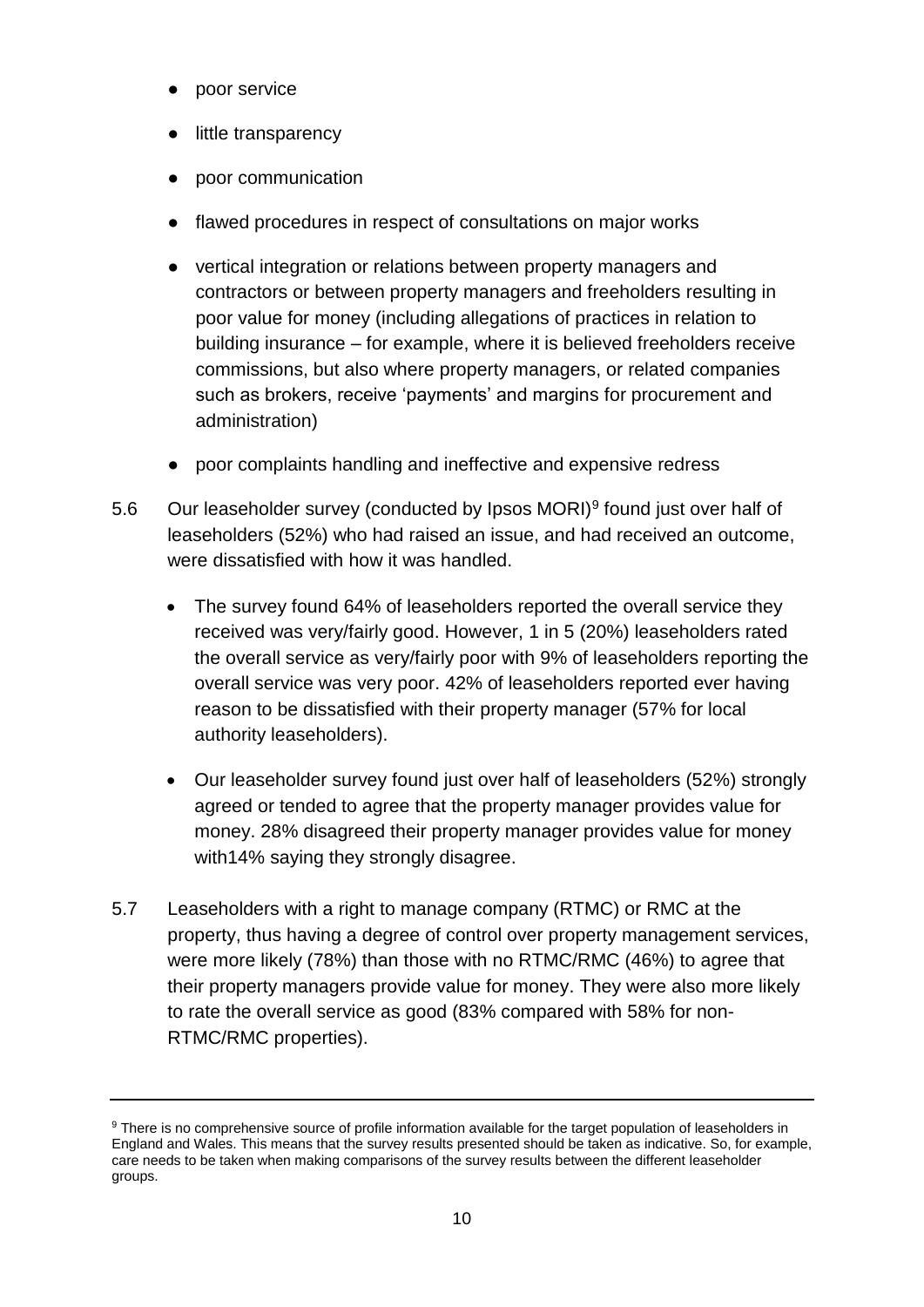- 5.8 However, we also heard of cases where RTM is difficult to obtain, or badly run, or is not representative of all leaseholders, for example if the RTM board is dominated by some leaseholders with different objectives from other leaseholders.
- 5.9 All stakeholders, including leaseholder representatives, agreed that leaseholders have poor awareness of their obligations as leaseholders. We found that leaseholders generally do not understand how arrangements for property management systems work before they purchase the property, nor do some of them understand fully their obligations to pay, and the nature of variable service charges. Even where leaseholders are given information (such as in the conveyancing stage), we found that many leaseholders do not fully understand their future obligations to pay service charges.
- 5.10 There appears to be a low level of switching between property managers. Where switching occurs, it is mainly prompted by significant dissatisfaction with the current property manager's performance. This can occur if leaseholders manage to persuade their freeholder, who may have little incentive to switch, to take action, or if they persuade the board of their RTM/RMC to consider switching. Freeholders do not routinely look across the market, so switching does not normally appear to be driven by a desire to ensure that leaseholders are getting best value for money. Because of the difficulties leaseholders face in coordinating and exercising control and choice, competition between property managers for existing contracts appears to be weak.
- 5.11 Where switching does occur, price competition between property managers tends to focus on the management fee. This may allow other less transparent charges to be raised. For example, the property manager may have discretion over the charges for consents (such as authorising sub-letting, conversions or keeping pets) where the lease delegates authorisation decisions to the property managers.
- 5.12 There is more evidence of active competition between property managers to be appointed at new developments, except where the developer is vertically integrated with a property manager or there is some other long-term relationship between the developer and a property manager. However, some new developments have tripartite leases which specify the property manager. In some cases the incumbent can only be displaced through the exercise of the RTM, if available.
- 5.13 Some of the examples of discontent have arisen in cases where leases have been poorly drafted, for example if they are silent on crucial aspects of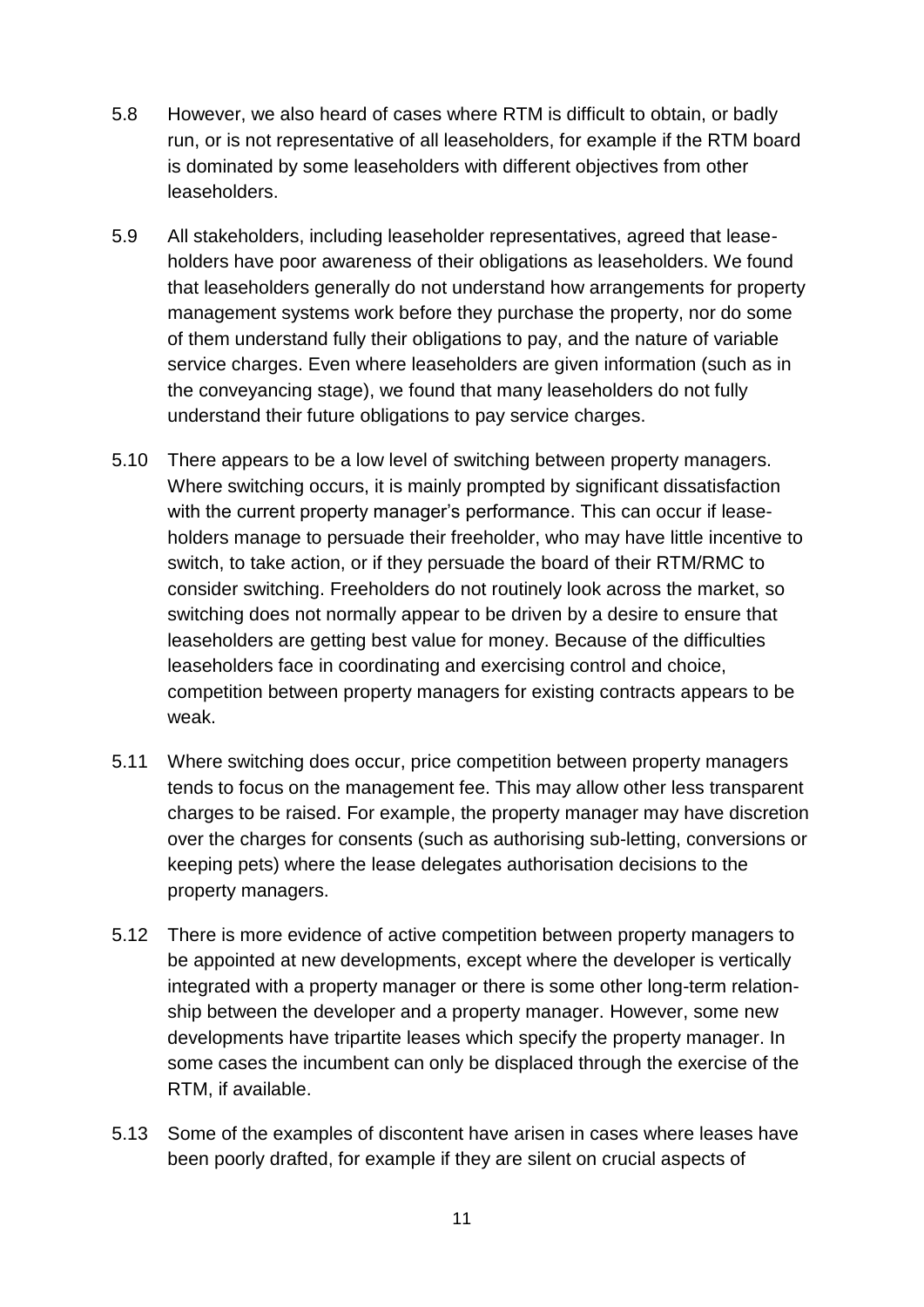responsibilities. This can mean disagreement between leaseholders and the property manager over the scope of work and how work is paid for.

- 5.14 We have heard a lot of criticism around the section 20<sup>10</sup> consultation processes for major works, and for long-term contracts. We were told by many parties that the process was inflexible (eg for urgent and essential works or where prior agreement to the works and choice of contractor had already been obtained) and that consultation thresholds were set too low. We also heard of ways in which property managers might sometimes manage to avoid consultations, for example by the use of management contracts lasting just less than a year.
- 5.15 A number of complaints concerned local authorities and housing associations. Examples of these included a lack of transparency or concerns over efficiency and cost control, particularly in the context of major estate upgrades such as Decent Homes funded initiatives. Overall the evidence we received in relation to leaseholders in local authority and housing association properties was mixed. While processes for transparency and accountability, and internal complaints-handling mechanisms, tended in most cases to be better than in the private sector, levels of leaseholder satisfaction with service quality and value for money (as shown by our leaseholder survey) were lower. The reasons for this are not clear. We were told of cases where particular individual local authorities were believed to be providing very poor standards of service or poor value for money with little or no engagement with leaseholders and little transparency or accountability. Other possible explanations for the low levels of leaseholder satisfaction include: poor service or inefficiencies; the original right-to-buy leaseholders being more sensitive to service charges as they are more likely to be on comparatively low incomes; or different expectations among leaseholders when dealing with these bodies as they expect a higher degree of social responsibility rather than property management being a purely commercial exercise.
- 5.16 We noted that some concerns expressed at the outset of the study have not been supported by the evidence we have collected:
	- We have considered whether residents of leasehold retirement properties may be particularly vulnerable to adverse outcomes, and whether the provision of specialist services could raise the potential for additional

 $10$  The law requires that leaseholders paying variable service charges must be consulted before a landlord carries out qualifying works or enters into a long-term agreement for the provision of services. Detailed regulations have been produced under section 20 of the Landlord and Tenant Act 1985 (as amended by section 151 of the Commonhold and Leasehold Reform Act 2002) which set out the precise procedures landlords must follow; these are the Service Charges (Consultation Requirements) (England) Regulations 2003 (the Regulations). Similar regulations have been enacted in Wales.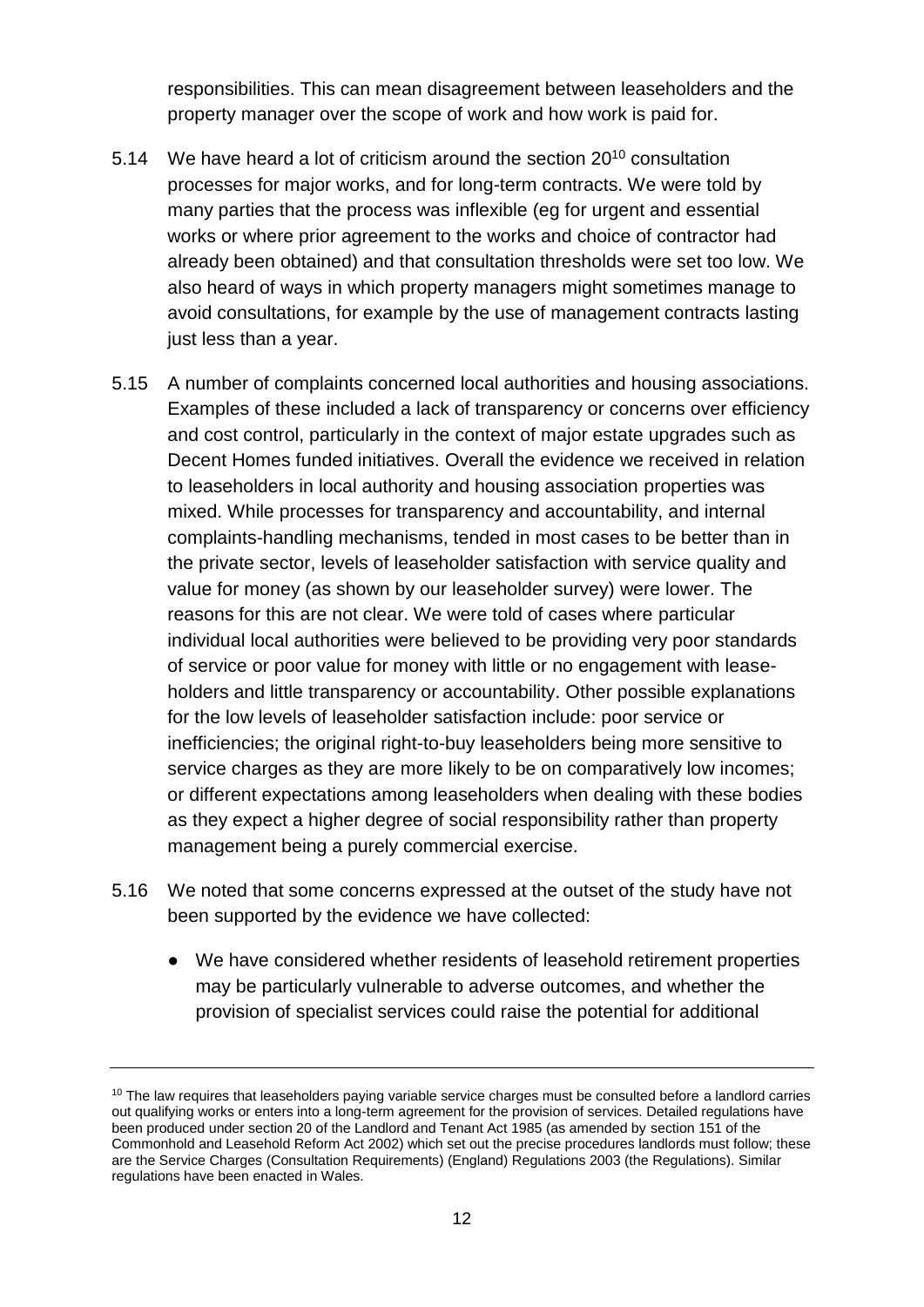harmful practices (such as aspects of charging in relation to alarm and security systems or the provision of accommodation for on-site managers). However, we received few complaints specific to retirement property issues, and according to our leaseholder survey, leaseholders in retirement properties had higher levels of satisfaction than other leaseholders with property management services.

● While there is some use of tied contractors and concerns over vertical integration, the use of related contractors seems less prevalent now than it was a few years ago. The examples of inflated costs arising from incentives to use related companies that we heard about tended to relate to historic practices. We note that this appears to be driven by a voluntary reduction of such practices in the industry (and compliance with industry codes of conduct) and there is still potential for such practices to reemerge where vertical integration or other relations between companies exist.

## **6. Proposals for remedial measures**

- 6.1 We now consider possible areas of remedial action to address the problems we have provisionally identified in the market. The CMA wishes to seek the views of interested parties on these remedy proposals. Issues relating to these remedy proposals, how they could work together as a remedial package, and also questions relating to any alternative remedies are set out in paragraphs 6.11 and 6.12.
- 6.2 Some of the concerns that we have identified stem from the distinction in property law between freehold and leasehold interests and the differences in incentives to which they give rise. As noted in paragraph 2.2, we are not undertaking an assessment of the property law framework in England and Wales. We have therefore considered how the market for RPMS might work better within the context of the existing leasehold system.
- 6.3 We consider that in a well-functioning market:
	- Leaseholders would understand their responsibilities and rights prior to purchase and would have adequate advance information (eg on service charges, planned major works and sinking fund status) to have a good understanding of the ongoing costs of owning leasehold properties
	- Leaseholders would be able to choose to act together if dissatisfied with their current service, through an RTM/RMC company or representative organisation (eg residents' association) in order to make or influence decisions on the appointment and replacement of property managers and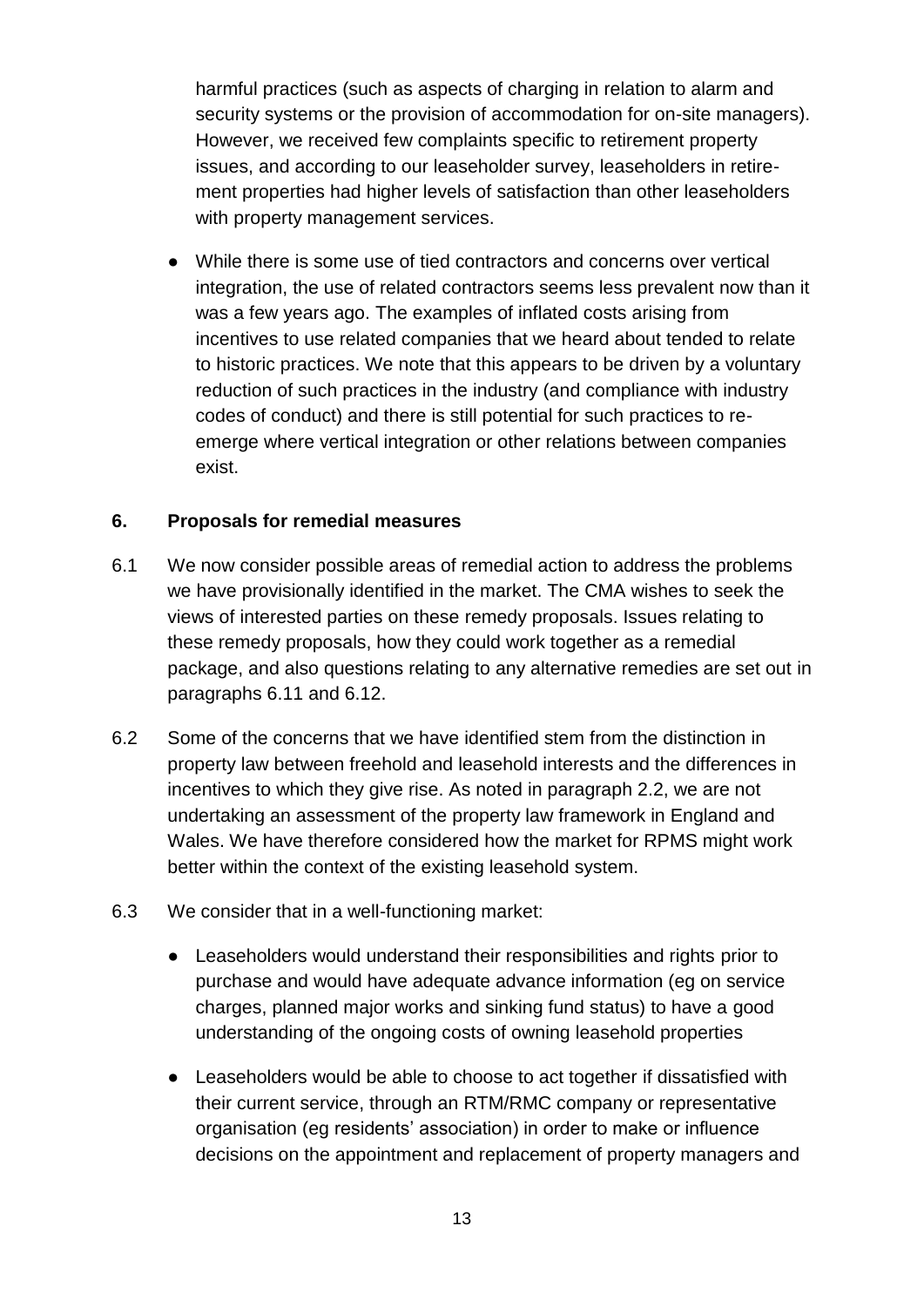on the extent and nature of work undertaken. However, the interests of freeholders would still be covered, so as to ensure that the long-term value of the freeholder's investment was maintained (eg it must still be properly insured, there should be adequate long-term maintenance of the building structure, and health and safety obligations as well as all obligations in the lease must be met).

- Leaseholders would receive or could obtain sufficient and clear information so that they could monitor property managers' actions and charges, and would be able to assess whether these actions were reasonable and costs represented value for money. Through this, property managers would be incentivised to provide a good service and value for money, both through the threat of switching to other suppliers, and through effective redress systems.
- There would be effective communication between property managers and individual leaseholders.
- However, when dealing with communal blocks of flats, there will always be a need to compromise as leaseholders will have divergent views on what level of services and charges are appropriate. To ensure that the boards of RTMs/RMCs etc properly represent the views of the majority of leaseholders and no leaseholder is treated unfairly or unreasonably, there would be rules on governance, transparency, accountability and redress.
- 6.4 In determining an appropriate approach for remedies, we noted above that many leaseholders are content with the service and value for money they receive. We recognise that these perceptions may not always be fully informed, for example leaseholders may not know if the charges they face are not at competitive levels, but the survey results allow us to put the complaints we have received into a context of overall market perceptions. For that reason, we are cautious about measures that will increase burdens and costs. Our current view is that the market does not warrant widespread reform, but rather targeted measures to improve workings within the current model. We also note the existence of current redress systems and/or safeguards through:
	- Existing property law legislation to protect long leaseholders, which includes obligations on transparency and consultation, access to ombudsmen in some cases, legal redress through the FTT.
	- $\bullet$  Industry self-regulation the main trade association for property managers, ARMA, is implementing a new code of conduct ARMA-Q with an independent enforcement panel. We are told that the industry is incurring considerable effort and cost in adopting the necessary standards.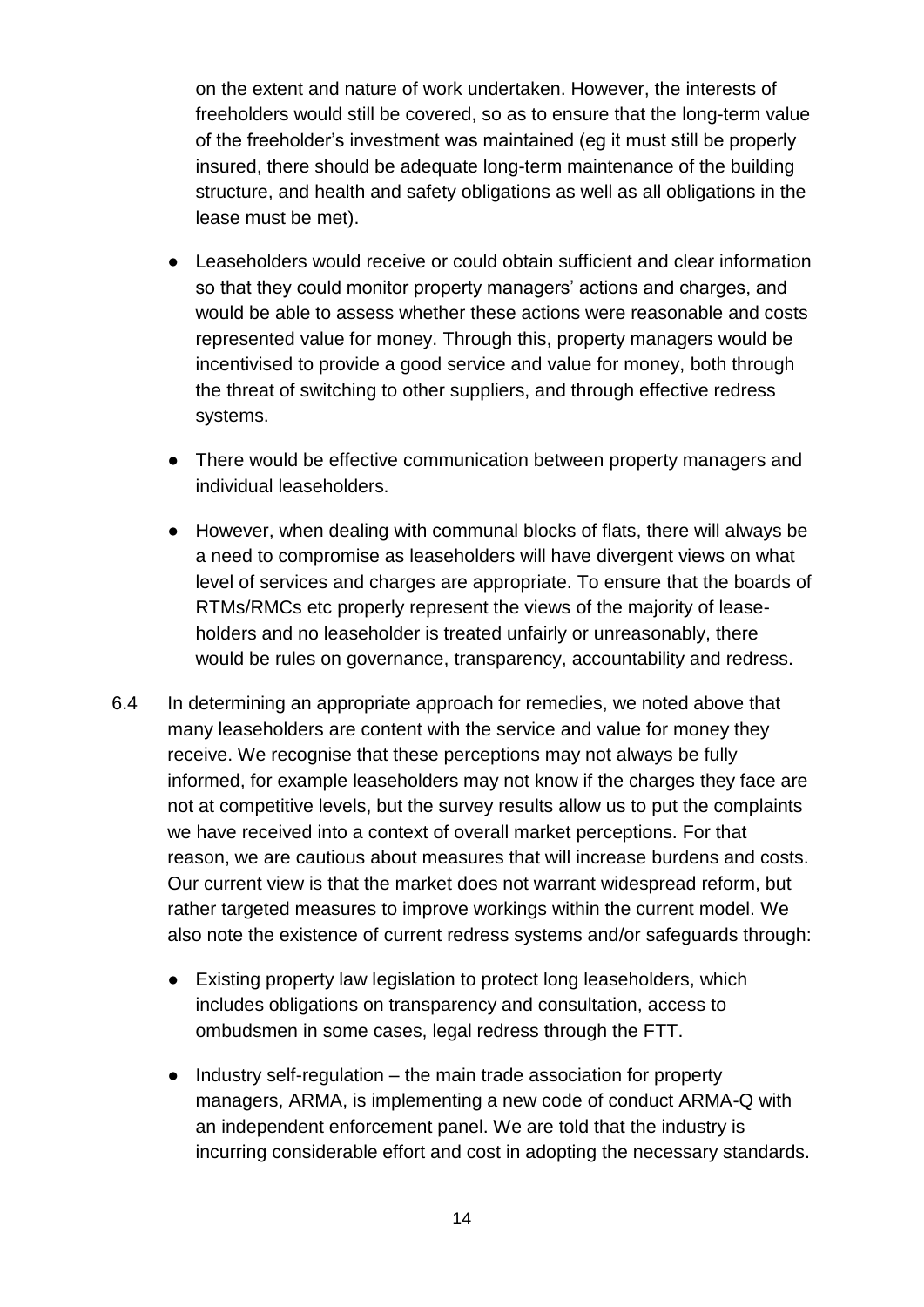Other relevant trade bodies include RICS, Association of Retirement Home Managers etc which have their own standards and codes of practice. However, many property managers are not members of these associations.

- General consumer protection law such as the Consumer Protection from Unfair Trading Regulations 2008 (CPRs) and the Unfair Terms in Consumer Contracts Regulations 1999 (UTCCRs) which apply to traders. Generally, the CPRs prohibit unfair commercial practices which distort consumers' decision-making. They place a general duty on traders not to trade unfairly when dealing with consumers and set out broad principles for determining when commercial practices are unfair, including misleading actions or misleading omissions (omitting information needed to make informed decisions). The UTCCRs protect consumers from unfair standard terms in their contracts with a trader.<sup>11</sup>
- 6.5 Given these considerations (and also taking into account the practical difficulties in gaining support for and progressing primary legislation), we are currently minded to focus our proposals on remedial measures which can be achieved through amendments to existing legislation, including proposals on improvements to current redress systems and safeguards, and developments in self-regulation.
- 6.6 In order to address the problems we have provisionally identified, we therefore propose a set of possible remedies that are intended to work in the ways broadly described in Table 1 below.

<sup>11</sup> The CPRs and UTCCRs can be enforced by the CMA or Local Trading Standards Services (TSS) to protect the interests of consumers in general. In addition to action by the CMA or other enforcers, under the UTCCRs, individual consumers have their own rights to take action.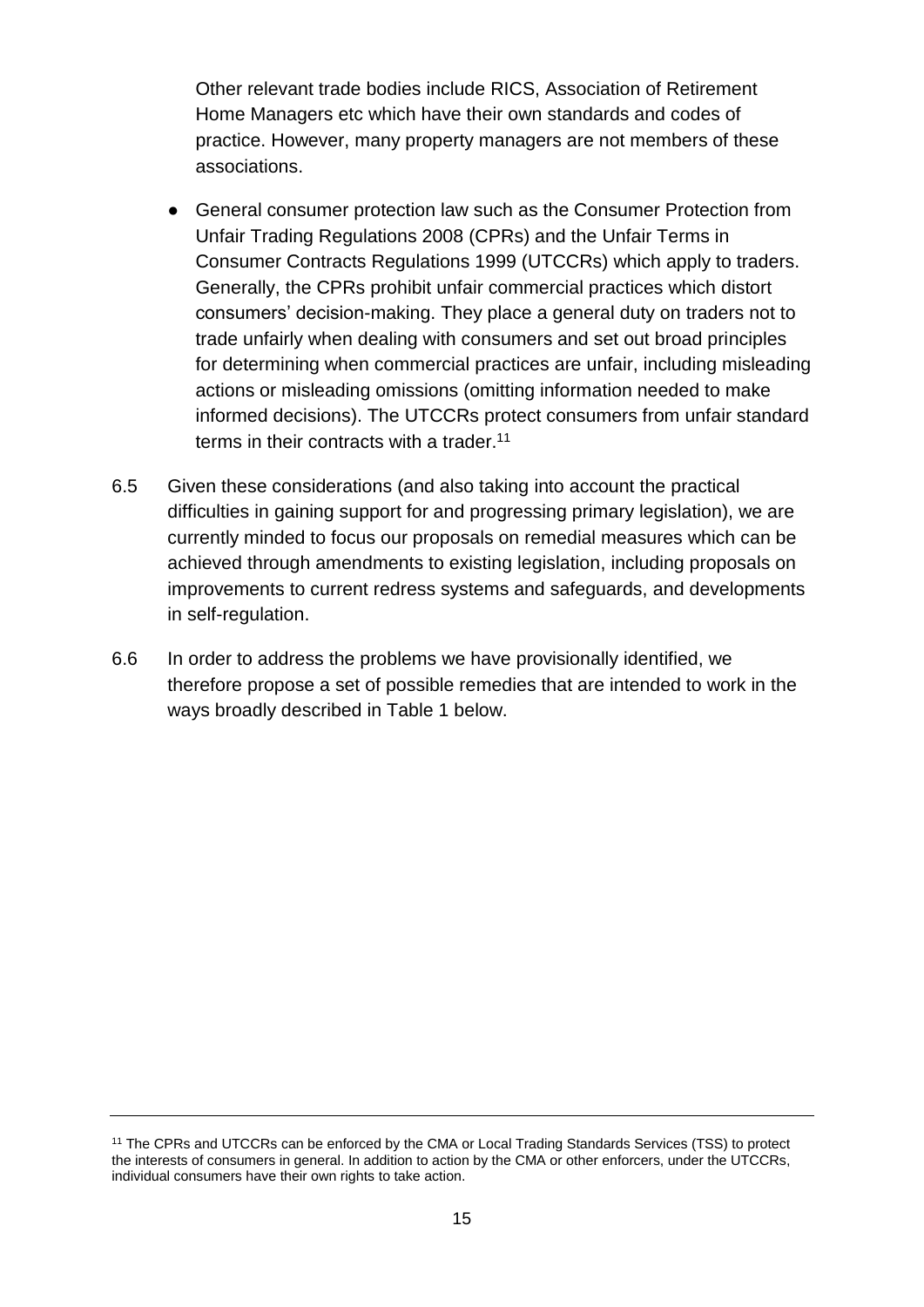#### TABLE 1 **How remedial actions are intended to work to address the problems provisionally identified**

| <i>Issue</i>                                                     | Causes of the problems in the market                                                                                                                                                                                                                                                                                                                                                                                                   | How remedy proposals are intended to work                                                                                                                                                                                                                                                                                                                                                                                                                                                                                                                                                                                                      |
|------------------------------------------------------------------|----------------------------------------------------------------------------------------------------------------------------------------------------------------------------------------------------------------------------------------------------------------------------------------------------------------------------------------------------------------------------------------------------------------------------------------|------------------------------------------------------------------------------------------------------------------------------------------------------------------------------------------------------------------------------------------------------------------------------------------------------------------------------------------------------------------------------------------------------------------------------------------------------------------------------------------------------------------------------------------------------------------------------------------------------------------------------------------------|
| Separation of<br>control                                         | Leaseholders' lack control over property<br>managers. RTMs and RMCs are exceptions<br>to this.                                                                                                                                                                                                                                                                                                                                         | We are considering measures that would allow lease-<br>holders easier recourse to RTM and encourage the use<br>of RMCs, and which are intended to make these work<br>more effectively. We are also considering options which<br>allow leaseholders influence over the appointment of<br>property managers without going to the extent of<br>acquiring RTM. We are also considering measures to<br>increase transparency so that property managers can<br>be more easily held to account with recourse either to<br>redress or means to allow leaseholders to influence<br>their freeholder, RTM or RMC to market test the<br>property manager. |
| Misaligned<br>incentives                                         | Freehold <i>investors</i> may have little incentive to<br>take interest in quality and value for money of<br>property manager's activities. Therefore it<br>may be difficult for leaseholders to influence<br>the freeholder because their interests are not<br>aligned. Property managers may also have<br>incentives which increase their profit<br>opportunities (or those of related companies)<br>at the expense of leaseholders. | We are considering measures that place greater control<br>with leaseholders. We are also considering measures<br>designed to provide greater transparency on certain<br>incentives such as fees and commissions on work done<br>and insurance, or on the use of related companies.                                                                                                                                                                                                                                                                                                                                                             |
| Coordination<br>problems among<br>leaseholders                   | Individual leaseholder incentives can vary<br>significantly creating disagreement about<br>what work should be carried out or prioritised.<br>This means even with an RMC or RTM<br>individual leaseholders may not have a level<br>of control they are satisfied with.                                                                                                                                                                | We are considering measures to facilitate the creation<br>and functioning of RTM and RMC companies, and<br>residents' associations, and to provide more information<br>on leaseholder rights and responsibilities.                                                                                                                                                                                                                                                                                                                                                                                                                             |
| Information<br>asymmetries                                       | Leaseholders may not be provided with or<br>may not fully understand information given by<br>property managers and so may be unable to<br>determine whether work is necessary or could<br>be provided more economically. They may not<br>be easily able to monitor the behaviour of the<br>property manager and/or assess the quality of<br>the service they provide.                                                                  | We are considering remedies designed to ensure<br>greater clarity and availability of information, including<br>information so that leaseholders can assess costs and<br>service (of a particular property manager, and of owning<br>a leasehold property) in advance and to facilitate<br>benchmarking of services and management charges<br>between property managers.                                                                                                                                                                                                                                                                       |
| Weak<br>competition due<br>to lack of<br>pressure from<br>buyers | Significant pressure to switch property<br>managers is likely to be driven only by<br>significant levels of discontent rather than by<br>the availability of better offers in the market.<br>Consequently the competitive constraints on<br>incumbent property managers may be<br>relatively weak.                                                                                                                                     | In order to promote greater competition to ensure the<br>quality and value of incumbent property managers and<br>to facilitate switching where appropriate, we are<br>considering measures that could promote the ease of<br>switching and increase its potential use. In part, this<br>should arise from some of the measures which give<br>more control or influence to leaseholders (and easing<br>their coordination), aligned incentives and better<br>information.                                                                                                                                                                       |
| Safeguards                                                       | Possible inadequacies of the safeguards in<br>place to protect leaseholders, so consultation,<br>complaint and redress options may not be<br>effective.                                                                                                                                                                                                                                                                                | We are considering measures to improve the function-<br>ing of existing redress mechanisms and to extend the<br>scope of these systems or create effective additional or<br>alternative safeguards.                                                                                                                                                                                                                                                                                                                                                                                                                                            |

6.7 In Table 2, we set out a number of remedies proposals which we are currently considering. In addition, we will consider further, generally, how the consumer protection legislation that we and TSS have the power to enforce may complement or fill in the gaps of the specific property law legislation relating to long leaseholders and assist in making the markets work well for consumer leaseholders.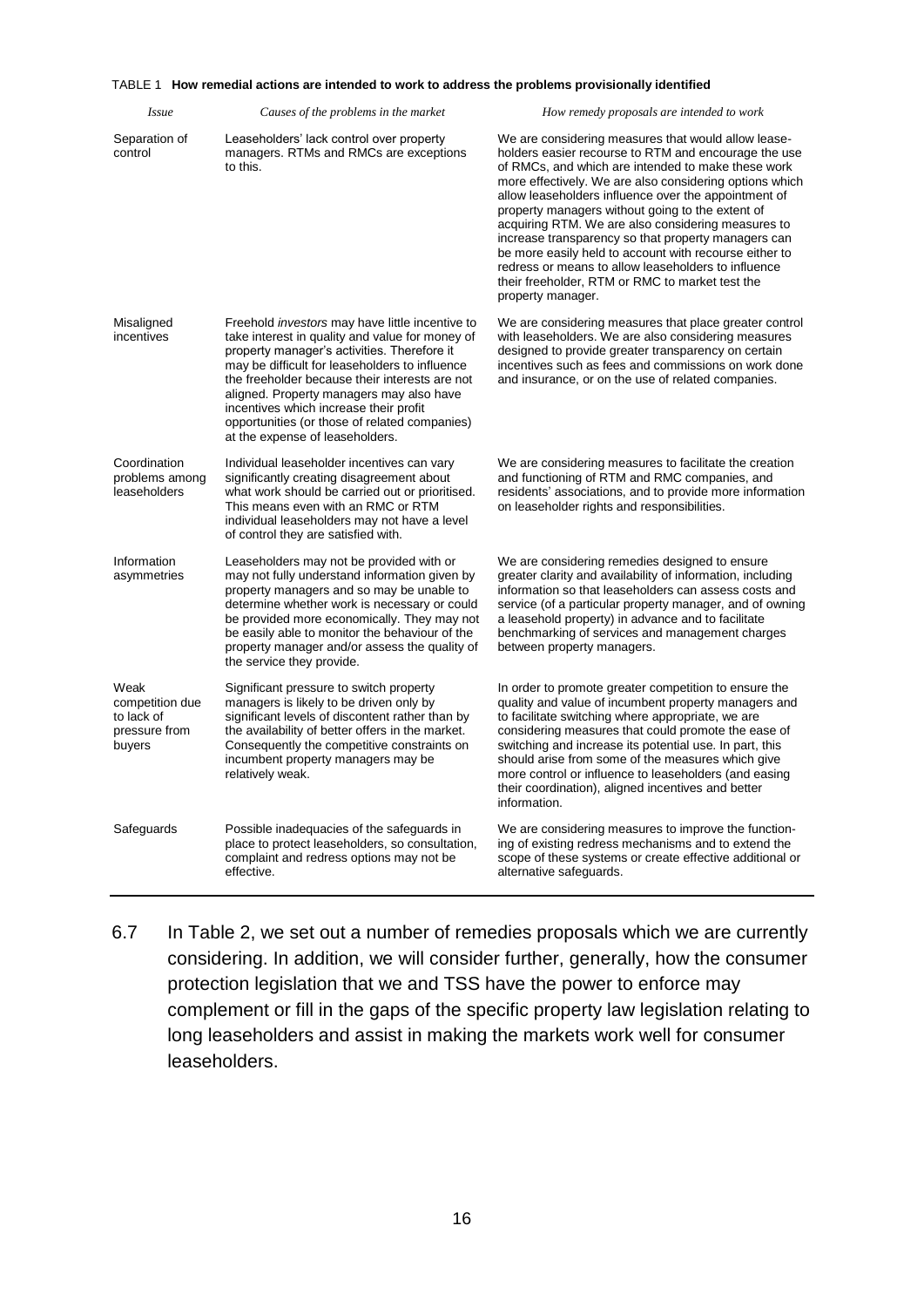#### TABLE 2 **Remedies proposals**

| Characteristics giving rise                  | What is the problem we                                                                                                                                                                                                                                                                  |                                                                                                                                                                                                                                                                                                                                                                                                             |                                                                                                                                                                                                                                                                                                                                                                                                                                                                                                                                                                                                                                                                                                                                                                                                                                                                                                                                                                                                                                                                                                                                  |
|----------------------------------------------|-----------------------------------------------------------------------------------------------------------------------------------------------------------------------------------------------------------------------------------------------------------------------------------------|-------------------------------------------------------------------------------------------------------------------------------------------------------------------------------------------------------------------------------------------------------------------------------------------------------------------------------------------------------------------------------------------------------------|----------------------------------------------------------------------------------------------------------------------------------------------------------------------------------------------------------------------------------------------------------------------------------------------------------------------------------------------------------------------------------------------------------------------------------------------------------------------------------------------------------------------------------------------------------------------------------------------------------------------------------------------------------------------------------------------------------------------------------------------------------------------------------------------------------------------------------------------------------------------------------------------------------------------------------------------------------------------------------------------------------------------------------------------------------------------------------------------------------------------------------|
| to competition concerns                      | are trying to solve?                                                                                                                                                                                                                                                                    | <b>Remedy option</b>                                                                                                                                                                                                                                                                                                                                                                                        | How the remedy will work/pros and cons/questions for consultation                                                                                                                                                                                                                                                                                                                                                                                                                                                                                                                                                                                                                                                                                                                                                                                                                                                                                                                                                                                                                                                                |
| Information asymmetries                      | Leaseholders do not<br>fully understand the<br>implications of being a<br>leaseholder                                                                                                                                                                                                   | 1. Better guidance to prospective purchasers<br>on what leasehold entails. Property<br>developers/leaseholder/freeholder/estate<br>agents are required to provide better<br>guidance/instruction to new purchasers on<br>service charges, sinking funds, future works<br>etc. before purchase.<br>To be provided before the conveyancing<br>stage.                                                          | Enable the leaseholders to make a more informed purchase decision and be more aware of the<br>ongoing costs of being a leaseholder.<br>Help to align incentives between leaseholders, reducing differences caused by different<br>understanding. Information provided would need to be consistent for all leaseholders. Should<br>reduce the number of complaints about poor awareness of the leasehold system.<br>To be effective, the leaseholder must receive, consider and understand the information, ideally at the<br>point where they are still searching the market.<br>With regard to what currently happens, the property management company will usually put together<br>a 'management pack', providing such details as service charge levels and pending works, on behalf<br>of the vendor. The pack is supplied to the prospective purchasers' solicitor. The evidence we have<br>suggests that in many cases the disclosure of information at this stage can be poor.<br>Views are requested on the feasibility and costs of a remedy of this nature, who it would<br>apply to and how this would be implemented. |
| Information asymmetries                      | When conveyancing is<br>carried out.<br>information relating to<br>service charges and<br>lease terms may not<br>be explained in<br>sufficient detail. This<br>means that the<br>leaseholder is less<br>able to assess the full<br>costs, from ownership<br>of a leasehold<br>property. | 2. This may be addressed by developing a<br>standard set of questions that should be<br>answered when conveyancing is carried out<br>for a leasehold property, including plans for<br>future maintenance work This could be<br>supplemented by a list of 'questions that a<br>leaseholder requires answered', that is<br>included in guidance provided to prospective<br>leaseholders, before conveyancing. | Although relatively late in the purchasing process, it is important that a leaseholder is made fully<br>aware of all lease charges, fees and the costs of expected future maintenance. Our findings from the<br>evidence that we have gathered suggests that sometimes this is the first time that the leaseholder<br>will become aware of these details and it is an important point before the commitment to purchase is<br>made. The issue may be more significant for low-cost conveyancing operations.<br>This might be combined with placing a specific duty to provide appropriate information.<br>Views are requested on the most practical way of achieving the remedy.                                                                                                                                                                                                                                                                                                                                                                                                                                                 |
| Information asymmetries                      | The services provided<br>by property<br>management<br>companies and detail<br>of work carried out<br>may be unclear to<br>leaseholders.                                                                                                                                                 | 3. A clear statement of property maintenance<br>strategy should be provided by the freeholder<br>(or property manager), including an estimate<br>of expected future costs. This would help to<br>give clarity to leaseholders about what and<br>how the services they pay for will be provided.                                                                                                             | Some property management companies already do this well but the picture across the sector is<br>mixed. This remedy would improve transparency and would be strengthened by comparison with<br>actual costs incurred in the past.<br>It would also be useful to be able to compare with typical costs in other similar size and age<br>properties. Would work in combination with information disclosure remedies and right to approve the<br>property management company.<br>Views are requested on the content of this disclosure and the feasibility and costs of<br>implementation.                                                                                                                                                                                                                                                                                                                                                                                                                                                                                                                                           |
| Coordination problem<br>between leaseholders | Leaseholders do not<br>understand their<br>responsibilities or the<br>redress that is open to<br>them.                                                                                                                                                                                  | 4. Property management companies to have<br>more of a role in continuing education of<br>leaseholders/ensuring information is provided<br>in an accessible form.                                                                                                                                                                                                                                            | Property management companies are in a strong position to provide leaseholders with the<br>information that they need, so are well placed to provide education, contributing a solution. This has<br>the potential to bring leaseholders together and permit a dialogue that would assist provision of<br>meaningful information.<br>Views are requested on the feasibility and associated costs of this remedy and how property<br>managers could be incentivised to provide continuing education.                                                                                                                                                                                                                                                                                                                                                                                                                                                                                                                                                                                                                              |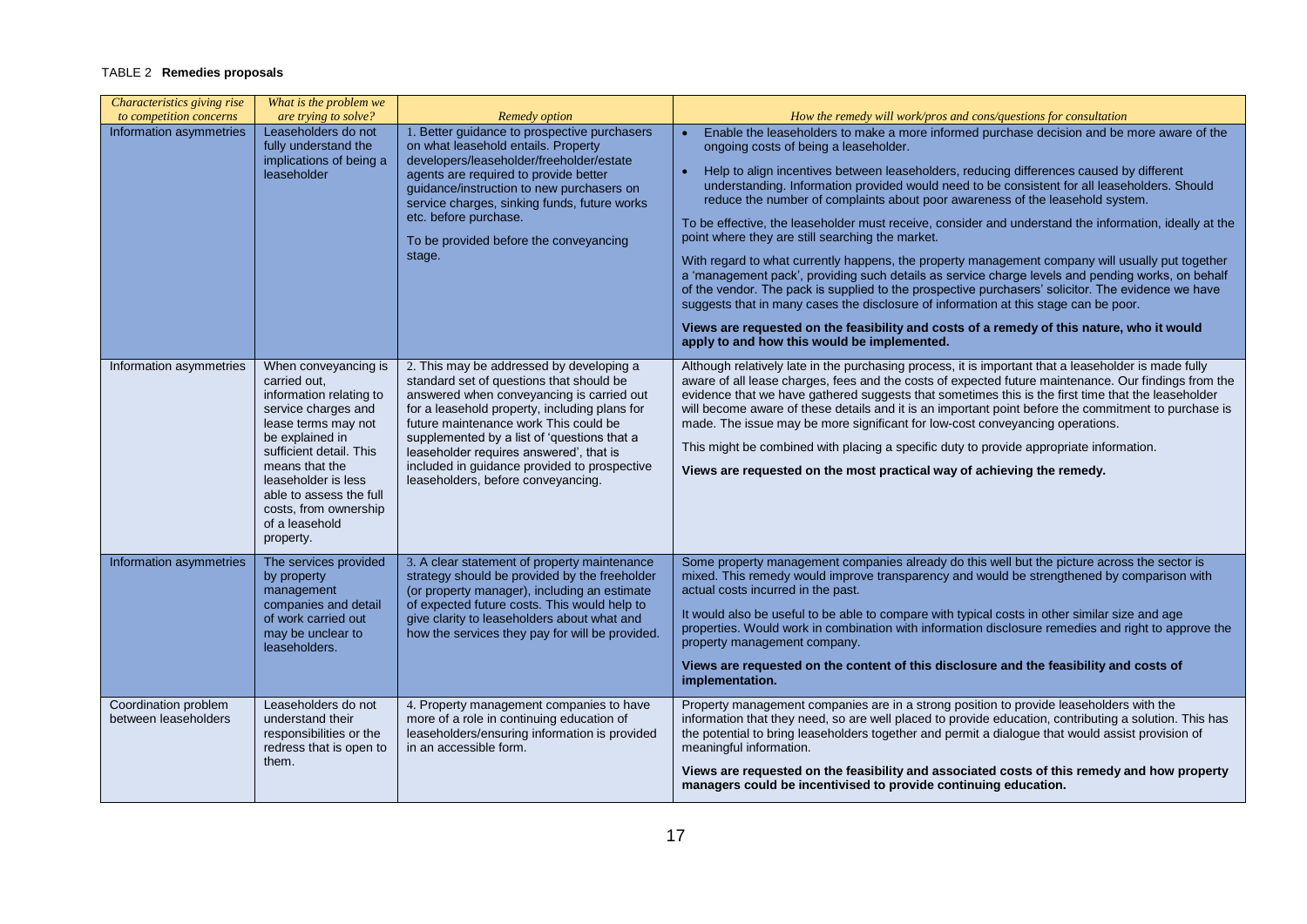| Characteristics giving rise<br>to competition concerns                                           | What is the problem we<br>are trying to solve?                                                                                                                                                                                                            | <b>Remedy option</b>                                                                                                                                                                                                                                                                                                                                                                                                                                                                                         | How the remedy will work/pros and cons/questions for consultation                                                                                                                                                                                                                                                                                                                                                                                                                                                                                                                                                                                                                   |
|--------------------------------------------------------------------------------------------------|-----------------------------------------------------------------------------------------------------------------------------------------------------------------------------------------------------------------------------------------------------------|--------------------------------------------------------------------------------------------------------------------------------------------------------------------------------------------------------------------------------------------------------------------------------------------------------------------------------------------------------------------------------------------------------------------------------------------------------------------------------------------------------------|-------------------------------------------------------------------------------------------------------------------------------------------------------------------------------------------------------------------------------------------------------------------------------------------------------------------------------------------------------------------------------------------------------------------------------------------------------------------------------------------------------------------------------------------------------------------------------------------------------------------------------------------------------------------------------------|
| Coordination problem<br>between leaseholders                                                     | Leaseholders are not<br>incentivised to<br>consider the benefits<br>of collective action.                                                                                                                                                                 | 5. Improved information to be provided by<br>property management companies to lease-<br>holders about their rights and the benefits of<br>working collectively in their block.                                                                                                                                                                                                                                                                                                                               | Some property management companies already do this well but the picture across the sector is<br>mixed. This would give a better opportunity for leaseholders' incentives to be aligned.<br>Better information could be facilitated by better use of the property management companies'<br>websites and should not be costly to implement.<br>Views are requested on the feasibility and costs of a remedy of this nature, and whether<br>property managers will or could be incentivised to implement this.                                                                                                                                                                         |
| Misaligned incentives                                                                            | Leaseholders'<br>engagement/co-<br>ordination may be<br>poor, making it more<br>difficult to align<br>leaseholders'<br>interests, which in turn<br>results in poor<br>decision-making<br>processes.                                                       | 6. Measures to encourage earlier involvement:<br>Encourage leaseholders to be engaged in<br>collective action from when they purchase<br>the lease<br>• Promote resident management companies<br>in new contracts<br>• Make it compulsory for the property<br>management companies/freeholders to<br>recognise the residents' associations and/or<br>other leaseholder representative body.                                                                                                                  | This should enable more effective communication and decision-making by leaseholders. We note<br>that resident management company leaseholders' satisfaction is lower where communication is<br>poor/ineffective.<br>This would require a representative body already to be in place to be effective.<br>Views are requested on the practicability of this measure and how, in practice, leaseholder<br>coordination may be encouraged.                                                                                                                                                                                                                                              |
| Separation of control<br>Information asymmetries                                                 | Leaseholders are<br>unable to understand<br>and assess the<br>service being provided<br>by the property<br>management<br>company and thus<br>assess value for<br>money.                                                                                   | 7. Require property management companies<br>to provide leaseholders with key information,<br>including both financial information and details<br>of past and expected work, in a standardised<br>format.<br>Information included could show management<br>fees, details of the work undertaken/services<br>provided, eg over the last three years, a<br>breakdown of the individual items of<br>expenditure and a comparison of the costs of<br>other contactors where additional quotations<br>were sought. | This remedy would increase information available to leaseholders to assess the service provided by<br>property management companies.<br>This would mitigate the effect of this feature of the market by enabling leaseholders to better assess<br>whether they are receiving value for money, and would enable leaseholders to challenge service<br>charges and management fees more easily.<br>Detail to be included, the process for ensuring the template is followed and possible sanctions for<br>non-compliance to be agreed.<br>Views are requested on how a template or standardised format could be agreed and whether<br>this might be achieved through a voluntary code. |
| Misaligned incentives<br>Information asymmetries<br>(Local authorities/<br>housing associations) | Leaseholders are<br>unable to understand<br>and assess the<br>service being provided<br>by the property<br>management<br>company and the<br>value for money.<br>Greater incentives are<br>needed to deliver<br>higher-quality services<br>and efficiency. | 8. Require housing associations/local<br>authorities to publish more information about<br>key performance indicators (KPIs)/<br>benchmarking standards of performance.<br>Potentially include the mandatory publication<br>of the results of satisfaction surveys and/or<br>extending resident surveys to help determine<br>residents' priorities.                                                                                                                                                           | Increased transparency would provide greater accountability. By producing more information that is<br>specific to local authorities/housing associations, leaseholders would be in a stronger position to<br>assess value for money and challenge service charges/quality of service.<br>This would be more useful if the KPI format was consistent between local authorities/housing<br>associations.<br>Views are requested on the feasibility and costs of a remedy of this nature.                                                                                                                                                                                              |
| Misaligned incentives                                                                            | Property management<br>companies may set<br>very high                                                                                                                                                                                                     | 9. Require full disclosure of all supplementary<br>charges to leaseholders and freeholders.                                                                                                                                                                                                                                                                                                                                                                                                                  | This information would improve transparency and, combined with other remedies, would help lease-<br>holders to better assess the value for money of services provided.                                                                                                                                                                                                                                                                                                                                                                                                                                                                                                              |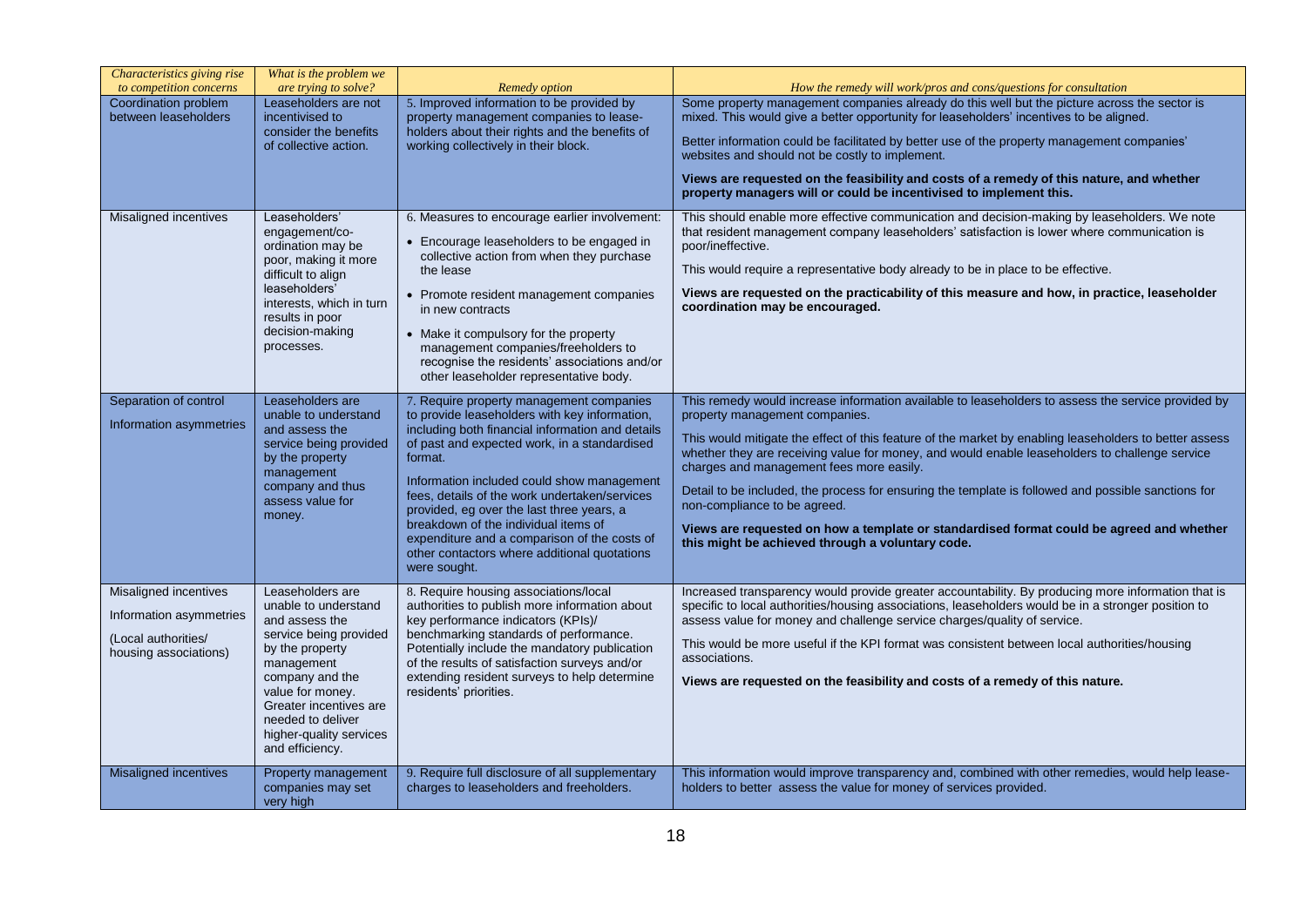| Characteristics giving rise                                           | What is the problem we                                                                                                                                                                                                                                                            |                                                                                                                                                                                                                                                                                                                                                                                                                                                                                                                                                                                                                            |                                                                                                                                                                                                                                                                                                                                                                                                                                                                                                                                                                                                                                                                                                                                                                                                                                                                                                                                                                                                                                                                                                                                                     |
|-----------------------------------------------------------------------|-----------------------------------------------------------------------------------------------------------------------------------------------------------------------------------------------------------------------------------------------------------------------------------|----------------------------------------------------------------------------------------------------------------------------------------------------------------------------------------------------------------------------------------------------------------------------------------------------------------------------------------------------------------------------------------------------------------------------------------------------------------------------------------------------------------------------------------------------------------------------------------------------------------------------|-----------------------------------------------------------------------------------------------------------------------------------------------------------------------------------------------------------------------------------------------------------------------------------------------------------------------------------------------------------------------------------------------------------------------------------------------------------------------------------------------------------------------------------------------------------------------------------------------------------------------------------------------------------------------------------------------------------------------------------------------------------------------------------------------------------------------------------------------------------------------------------------------------------------------------------------------------------------------------------------------------------------------------------------------------------------------------------------------------------------------------------------------------|
| to competition concerns<br>Information asymmetries                    | are trying to solve?<br>supplementary<br>charges for<br>leaseholders (ie<br>charges not covered<br>in the service charge<br>or management fee,<br>such as administration<br>and consent charges)<br>which are not<br>transparent, and not<br>subject to competitive<br>pressures. | <b>Remedy option</b>                                                                                                                                                                                                                                                                                                                                                                                                                                                                                                                                                                                                       | How the remedy will work/pros and cons/questions for consultation<br>Some property management companies already do this well but the picture across the sector is<br>mixed. Better information could be facilitated by better use of the property management company<br>websites and should not be costly to implement, although charges and coverage may vary across<br>properties depending on the terms of the lease.<br>Leaseholders may still find it difficult to assess whether charges are reasonable. If some<br>comparative information for different types of charges were available, it would help this assessment,<br>but associated administrative costs would be material. It has not been considered practical to<br>consider a database for this information.<br>Information would also need to be available at an early stage of the purchase process.<br>Views are requested on ways that such benchmark information might be collected and made<br>available, and the costs of doing so. Where charges are set by freeholders but collected on<br>their behalf by the property manager, should these be included in the remedy? |
| Misaligned incentives<br>Information asymmetries                      | The cost of building<br>insurance may be<br>unnecessarily high or<br>the cover excessive.                                                                                                                                                                                         | 10. Require full disclosure by the freeholder or<br>property management company (whoever has<br>placed the insurance) so that leaseholders can<br>see that:<br>• the market has been tested<br>• the freeholder/property manager has got the<br>best deal<br>• details of what is covered are included<br>• whether any commissions/fees or other<br>incentives have been taken (and if so how<br>much)<br>whether the freeholder/property manager<br>has any links to any of the other parties<br>involved (including insurers and brokers)<br>and if so similarly disclosing any<br>commissions/fees or other incentives | Currently, the provision of information between the freeholder and/or the property management<br>company is not subject to regulation by the Financial Conduct Authority.<br>The upfront and timely provision of this information to leaseholders would improve transparency and,<br>combined with other remedies, would help leaseholders to make more informed decisions and<br>improve redress. Commissions and fees may be appropriate but parties should disclose to<br>leaseholders who pay for the insurance what incentive payments were made and what work is done<br>in return for them.<br>Better information could be facilitated by better use of the property management companies'<br>websites and should not be costly to implement.<br>Views are requested on whether disclosure should be recommended, and how requirements<br>to disclose could best be implemented and enforced.                                                                                                                                                                                                                                                |
| Misaligned incentives<br>(local authorities/<br>housing associations) | There is potential for<br>local authorities/<br>housing associations<br>to use property<br>management income<br>to cross-subsidise<br>other tenants or<br>services.                                                                                                               | 11. Require local authorities and housing<br>associations to separate out the costs of<br>supplying services to tenants that are not<br>property management services for communal<br>areas and to publish this cost allocation.                                                                                                                                                                                                                                                                                                                                                                                            | This would require housing associations/local authorities to make available more information about<br>the costs of the property management services they provide. This remedy would directly address the<br>information asymmetry in the market regarding the allocation of the costs of supplying services to<br>tenants versus the cost of supplying property management services to communal areas.<br>There may be issues of common costs or economies of scale/scope in providing services across a<br>number of properties and between tenants and leaseholders within properties that could make cost<br>allocation very difficult and costly to achieve.<br>Views are requested on the practicability and cost of requiring such disclosure.                                                                                                                                                                                                                                                                                                                                                                                                |
| Misaligned incentives                                                 | Property management<br>companies might carry<br>out excessive or<br>unnecessary works in<br>order to increase their                                                                                                                                                               | 12. Require property management companies<br>(individually) to set fixed fees for elements of<br>work such as routine management (collecting<br>service charges, routine cleaning, gardening<br>and doing accounts, etc) and for management                                                                                                                                                                                                                                                                                                                                                                                | One of the existing industry codes provides that where there is a service charge, basic fees are<br>usually quoted as a fixed fee rather than a percentage. However, there are also exemptions from<br>these provisions in the code that allow extra fees to be charged, and this includes works.                                                                                                                                                                                                                                                                                                                                                                                                                                                                                                                                                                                                                                                                                                                                                                                                                                                   |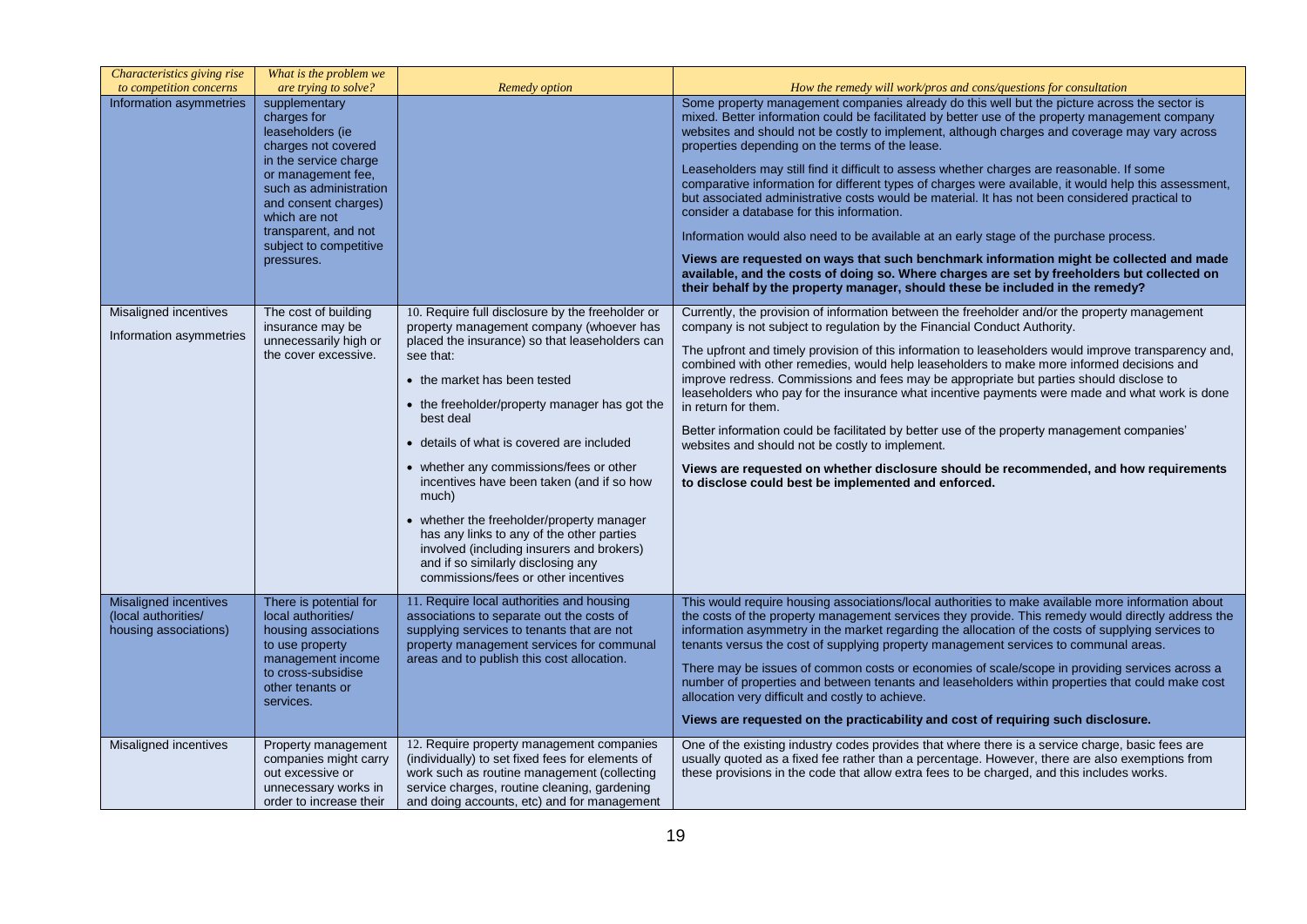| Characteristics giving rise<br>to competition concerns | What is the problem we<br>are trying to solve?                                                                                                                                                                                                                                       | Remedy option                                                                                                                                                                  | How the remedy will work/pros and cons/questions for consultation                                                                                                                                                                                                                                                                                                                                                                                                                                                                                                                                                                                                                                                                                                                                                                                                                                                                                                                                                                                                              |
|--------------------------------------------------------|--------------------------------------------------------------------------------------------------------------------------------------------------------------------------------------------------------------------------------------------------------------------------------------|--------------------------------------------------------------------------------------------------------------------------------------------------------------------------------|--------------------------------------------------------------------------------------------------------------------------------------------------------------------------------------------------------------------------------------------------------------------------------------------------------------------------------------------------------------------------------------------------------------------------------------------------------------------------------------------------------------------------------------------------------------------------------------------------------------------------------------------------------------------------------------------------------------------------------------------------------------------------------------------------------------------------------------------------------------------------------------------------------------------------------------------------------------------------------------------------------------------------------------------------------------------------------|
|                                                        | commission payment,<br>where commission is<br>earned based on cost<br>of work carried out.                                                                                                                                                                                           | of major works (replacing windows, decorating<br>common areas, etc) rather than a proportion<br>of costs (unless written in the lease).                                        | In some cases leases specify that management charges are calculated as a proportion of costs.<br>This would better balance incentives, removing the incentive for a property management company to<br>commission expensive works. Fixed fees seek to better reflect the cost of work involved, while also<br>potentially increasing transparency for leaseholders.<br>This could be supplemented by enacting parts of the Landlord and Tenant Act 2002 legislation which<br>have not yet been implemented, eg breakdown of service charges.<br>Views are requested on the relative merits of fixed and percentage fees, the practicability of<br>this measure and how it could be applied and enforced beyond the existing terms and<br>coverage in existing industry codes. Are there circumstances where this could deter<br>necessary works? Might this remedy have the potential to cause other costs to increase? Are<br>there any other fee structures which could better align property manager and leaseholder<br>interests?                                           |
| Information asymmetries                                | Leaseholders may not<br>be getting value for<br>money because the<br>property management<br>company is vertically<br>integrated through<br>links between free-<br>holders/property<br>management com-<br>panies/contractors.                                                         | 13. Require full disclosure of commercial links<br>between freeholder, property management<br>companies and contractors.                                                       | Having access to the information would provide some accountability. This remedy would expose the<br>potential for detriment arising from the misaligned incentives of leaseholders and freeholders, but<br>does not force a change in behaviour. One of the existing industry codes states that it is good<br>practice to disclose commercial links fully but it is not a mandatory requirement of the code.<br>To be effective, this remedy would need to work with other remedies for dispute resolution, or<br>leaseholders would be unable to take action. The property management company might be<br>requested to show that costs are no more than if using an unrelated company.<br>An alternative remedy would be to prohibit property management companies from having links to the<br>freeholder or contractors, though this is thought to go too far as it would prevent efficiency benefits<br>that can arise (see Appendix A).<br>Views are requested on the form and adequacy of the disclosure proposed and how this can<br>build on existing code obligations. |
| Separation of control<br>Misaligned incentives         | There is little pressure<br>to switch property<br>management<br>companies, which<br>may not be changed<br>for extended periods,<br>despite possible<br>leaseholders'<br>dissatisfaction and/or<br>absence of market<br>testing to ensure that<br>the best value is being<br>secured. | 14. Require freeholders to put property<br>management service contracts out for tender<br>every three to five years.                                                           | This would ensure that freeholders periodically test the market for a competitive deal and extend the<br>influence of leaseholders. This should incentivise incumbent property managers to strive to be<br>competitive.<br>To be effective, it would need to be adopted in combination with remedies providing information and<br>giving leaseholders some influence over the choice.<br>Administrative costs would need to be considered for small contracts, so a minimum threshold might<br>be set, eg EU public sector tender thresholds. Consideration would also have to be given to how this<br>was enforced.<br>Views are requested on whether it would be appropriate to require freeholders to retender on<br>a periodic basis and, if so, the frequency of such retendering.                                                                                                                                                                                                                                                                                        |
| Separation of control<br>Misaligned incentives         | Leaseholders have<br>little influence or<br>effective control over<br>quality or price of<br>service provided by<br>property management<br>companies, once the                                                                                                                       | 15. Where leaseholders secure 50% majority,<br>require the freeholder to retender for a new<br>property management company, where<br>leaseholders do not want to exercise RTM. | This creates some rights of accountability and redress for leaseholders, by providing some control<br>over property management, through required retendering.<br>This would help to address the situation where leaseholders are dissatisfied with the incumbent<br>property management company, but do not want to take on the responsibility for managing the<br>property.                                                                                                                                                                                                                                                                                                                                                                                                                                                                                                                                                                                                                                                                                                   |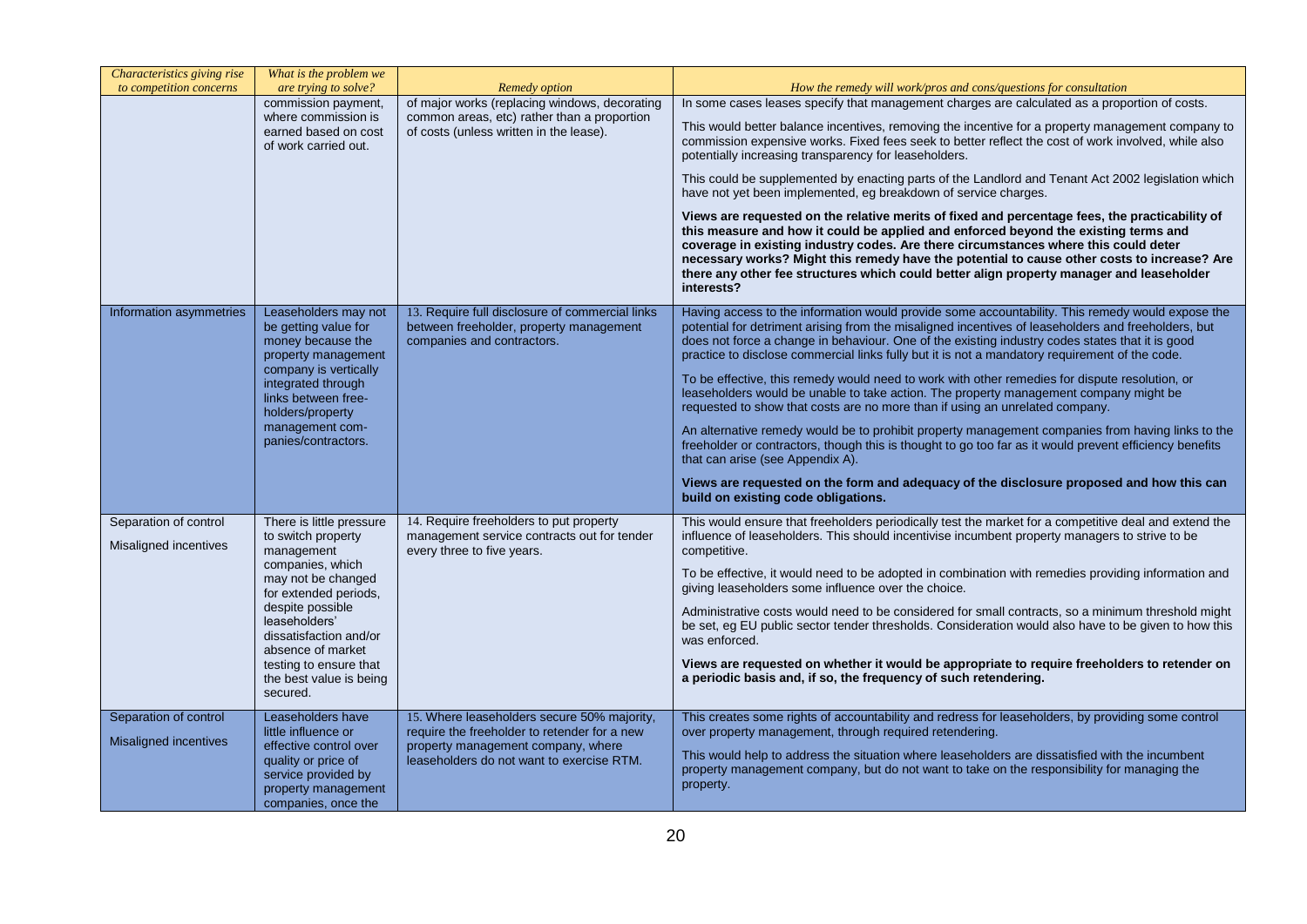| Characteristics giving rise<br>to competition concerns | What is the problem we<br>are trying to solve?                                                                                                                                                                                                 | <b>Remedy option</b>                                                                     | How the remedy will work/pros and cons/questions for consultation                                                                                                                                                                                                                                                                                                                                                                                                                                                                                                                                                                                                                                                                                                                                                                                                                         |
|--------------------------------------------------------|------------------------------------------------------------------------------------------------------------------------------------------------------------------------------------------------------------------------------------------------|------------------------------------------------------------------------------------------|-------------------------------------------------------------------------------------------------------------------------------------------------------------------------------------------------------------------------------------------------------------------------------------------------------------------------------------------------------------------------------------------------------------------------------------------------------------------------------------------------------------------------------------------------------------------------------------------------------------------------------------------------------------------------------------------------------------------------------------------------------------------------------------------------------------------------------------------------------------------------------------------|
|                                                        | freeholder has<br>appointed the property<br>management<br>company.                                                                                                                                                                             | A 50% majority would be required, as in the<br>remedy above.                             | One issue to decide would be the frequency of retendering that could be required; a minimum<br>period, perhaps three years, may be appropriate. The additional cost from retendering would need to<br>be considered.<br>Views are requested on the appropriate frequency for allowing retendering to be requested<br>and whether there should be limits on the properties for which this arrangement was<br>introduced.                                                                                                                                                                                                                                                                                                                                                                                                                                                                   |
|                                                        |                                                                                                                                                                                                                                                |                                                                                          |                                                                                                                                                                                                                                                                                                                                                                                                                                                                                                                                                                                                                                                                                                                                                                                                                                                                                           |
| Separation of control                                  | Leaseholders have<br>little influence or                                                                                                                                                                                                       | 16. Permit leaseholders to veto/approve choice<br>of property management companies.      | This remedy would not apply to new developments. It would only apply in situations where the<br>freeholder is proposing to change the existing property management company.                                                                                                                                                                                                                                                                                                                                                                                                                                                                                                                                                                                                                                                                                                               |
| Misaligned incentives                                  | effective control over<br>quality or price of<br>service provided by<br>property management<br>companies, where the<br>freeholder appoints<br>the property manage-                                                                             | A 50% majority would be required, as in the<br>remedy below.                             | The remedy would need to be combined with other measures to facilitate changing the property<br>management company.                                                                                                                                                                                                                                                                                                                                                                                                                                                                                                                                                                                                                                                                                                                                                                       |
|                                                        |                                                                                                                                                                                                                                                |                                                                                          | This does not realign incentives but gives leaseholders some control over property management,<br>without requiring full RTM. This could be strengthened by extending the power of approval to<br>agreement on works necessary, within designated limits.                                                                                                                                                                                                                                                                                                                                                                                                                                                                                                                                                                                                                                 |
|                                                        | ment company.                                                                                                                                                                                                                                  |                                                                                          | Practicalities of the level of support to achieve change and how the mechanism would be initiated<br>would need to be determined.                                                                                                                                                                                                                                                                                                                                                                                                                                                                                                                                                                                                                                                                                                                                                         |
|                                                        |                                                                                                                                                                                                                                                |                                                                                          | Views are requested on the practicality and reasonableness of this remedy.                                                                                                                                                                                                                                                                                                                                                                                                                                                                                                                                                                                                                                                                                                                                                                                                                |
| Safeguards<br><b>Misaligned incentives</b>             | Difficulty in reaching<br>the RTM threshold,                                                                                                                                                                                                   | 17. This would require a change in the RTM<br>rules.                                     | This change should make it more difficult for freeholders to obstruct the RTM process. Our survey<br>showed that leaseholder satisfaction is higher where there is an RTM company.                                                                                                                                                                                                                                                                                                                                                                                                                                                                                                                                                                                                                                                                                                        |
|                                                        | due to absentee<br>leaseholders and 25%<br>retail space in<br>development being<br>used to prevent RTM.                                                                                                                                        |                                                                                          | Not all leaseholders will wish to participate and may prefer to leave things as they are or appoint a<br>different property management company. Lowering the threshold below 50% of those eligible (or<br>those voting) could harm such leaseholders' interests. The interests of leaseholders/tenants of retail<br>space are also relevant.                                                                                                                                                                                                                                                                                                                                                                                                                                                                                                                                              |
|                                                        |                                                                                                                                                                                                                                                |                                                                                          | The effectiveness of the remedy would depend on take-up. It would also be important to ensure that<br>leaseholders understood the responsibilities of being a director in an RTM company.                                                                                                                                                                                                                                                                                                                                                                                                                                                                                                                                                                                                                                                                                                 |
|                                                        |                                                                                                                                                                                                                                                |                                                                                          | Views are requested on whether and how much the RTM threshold should be changed and<br>how to safeguard the interests of other leaseholders or other interested parties.                                                                                                                                                                                                                                                                                                                                                                                                                                                                                                                                                                                                                                                                                                                  |
| Misaligned incentives                                  | Threshold for consul-<br>tation in section 20<br>(Landlord and Tenant<br>Act) does not work<br>well: can be too low<br>for small blocks and<br>too high for large<br>blocks. Also needs to<br>rise in line with some<br>measure of the cost of | 18. Review/revise section 20 re circumstances<br>under which consultations are required. | There are various issues with the section 20 process, limiting leaseholders' ability to influence the<br>behaviour of the freeholder/property management company. In particular, the section 20 consultation<br>process is cumbersome and time consuming; the dispensation process is also cumbersome,<br>especially where the work is urgent; leaseholders have rights to consultation but are not given any<br>control over the extent or costs of the works; the £250 threshold is low and/or inflexible and the right<br>of leaseholders to nominate contractors may be ineffective as they may lack the necessary expertise<br>to be able to nominate credible alternatives.<br>Revisions, including addressing loopholes, would make the section 20 process more useful for<br>leaseholders to express their views and to exert some degree of control and challenge in relation to |
|                                                        | living. There are also<br>ways that con-<br>sultations can be                                                                                                                                                                                  |                                                                                          | the costs incurred. There may be circumstances in which it may be appropriate to forgo a full<br>consultation procedure, but it would be important to ensure that this did not create any loopholes and<br>leaseholders' interests were still protected.                                                                                                                                                                                                                                                                                                                                                                                                                                                                                                                                                                                                                                  |
|                                                        | avoided via loopholes,<br>eg by the exclusion of<br>management                                                                                                                                                                                 |                                                                                          | Views are requested on the most appropriate revisions to the section 20 process.                                                                                                                                                                                                                                                                                                                                                                                                                                                                                                                                                                                                                                                                                                                                                                                                          |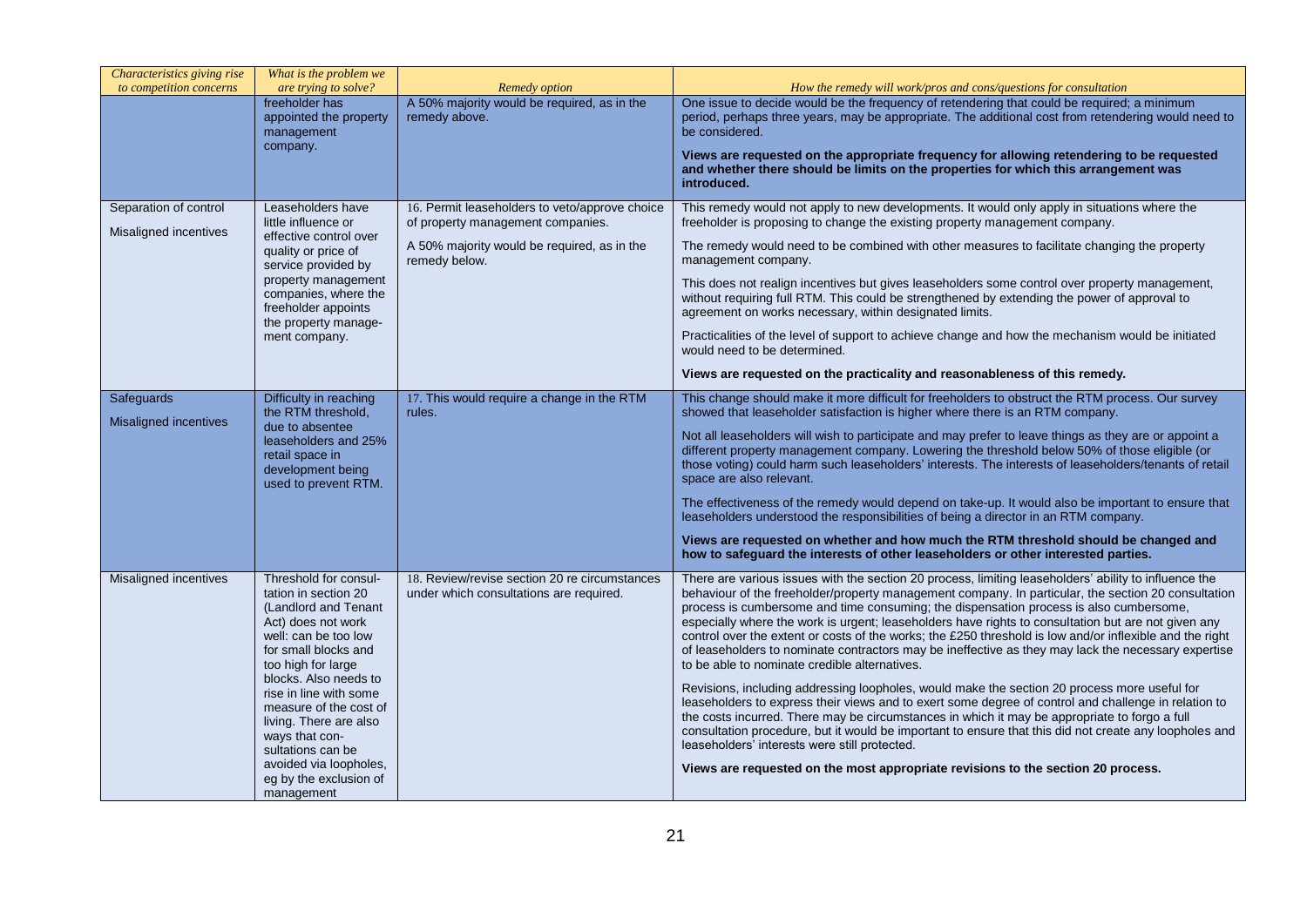| Characteristics giving rise                      | What is the problem we                                                                                                                                                                                                                                |                                                                                                                                                                                                                                                                                                                        |                                                                                                                                                                                                                                                                                                                                                                                                                                                                                                                                                                                                                                                                                                                                                                                                                                                                                                                                                                                                                                                                                                                             |
|--------------------------------------------------|-------------------------------------------------------------------------------------------------------------------------------------------------------------------------------------------------------------------------------------------------------|------------------------------------------------------------------------------------------------------------------------------------------------------------------------------------------------------------------------------------------------------------------------------------------------------------------------|-----------------------------------------------------------------------------------------------------------------------------------------------------------------------------------------------------------------------------------------------------------------------------------------------------------------------------------------------------------------------------------------------------------------------------------------------------------------------------------------------------------------------------------------------------------------------------------------------------------------------------------------------------------------------------------------------------------------------------------------------------------------------------------------------------------------------------------------------------------------------------------------------------------------------------------------------------------------------------------------------------------------------------------------------------------------------------------------------------------------------------|
| to competition concerns                          | are trying to solve?<br>contracts lasting less                                                                                                                                                                                                        | <b>Remedy option</b>                                                                                                                                                                                                                                                                                                   | How the remedy will work/pros and cons/questions for consultation                                                                                                                                                                                                                                                                                                                                                                                                                                                                                                                                                                                                                                                                                                                                                                                                                                                                                                                                                                                                                                                           |
|                                                  | than a year.                                                                                                                                                                                                                                          |                                                                                                                                                                                                                                                                                                                        |                                                                                                                                                                                                                                                                                                                                                                                                                                                                                                                                                                                                                                                                                                                                                                                                                                                                                                                                                                                                                                                                                                                             |
| Misaligned incentives<br>Information asymmetries | Standards can be low<br>and variable and self-<br>regulation could be<br>improved.                                                                                                                                                                    | 19. Greater self-regulation by property<br>management companies to improve<br>understanding and transparency. Encourage<br>membership of ARMA-Q/RICS or other<br>statutory/non-statutory self-regulatory<br>schemes or codes.                                                                                          | This should increase the incentive for good performance, thus helping property management<br>companies to gain a competitive advantage from performing well. Higher standards could be<br>encouraged by an agreed scheme/code.<br>Some strengthening of current organisations' monitoring and enforcement may also be required.<br>An alternative could be compulsory regulation (see Appendix A).<br>Views are requested on how effective self-regulation is in this sector, the practicability of this<br>measure, how property managers could be encouraged to adopt this and the likely extent and<br>impact of uptake. We are also interested in the costs and whether an advantage could be<br>gained by property managers who do not comply.                                                                                                                                                                                                                                                                                                                                                                         |
| Safeguards<br>Misaligned incentives              | Limitations of the<br>current redress<br>mechanism, which<br>may be too costly and<br>complex for some<br>leaseholders to<br>access. This<br>discourages their use<br>when leaseholders are<br>faced with poor<br>service or poor value<br>for money. | 20. There needs to be a cheaper and quicker<br>alternative to FTT. Possible improvements<br>could be the introduction of early neutral<br>evaluation, improved funding for LEASE<br>and/or a possible extension of the role of the<br>Housing Ombudsman to be able to consider<br>leaseholders' service charge issues. | This would help to improve rights of redress for leaseholders in situations where poor service or<br>value for money is an issue.<br>Existing redress mechanisms may not be working as intended. Their effectiveness may also be<br>limited by the freeholder, property management company and leaseholder not being sufficiently<br>engaged in the process of securing effective redress for leaseholders.<br>In addition:<br>• Housing Ombudsman role is focused on tenants, not leaseholders.<br>• While LEASE already offers free legal advice to leaseholders, freeholders and property manage-<br>ment companies, awareness of this appears to be low.<br>Greater awareness of advice available would be beneficial, particularly in relation to RTM and advice<br>to parties in dispute. Any advice provided should be neutral and without prejudice to the merits or<br>otherwise of the substance of the dispute.<br>The form of any further redress systems necessary would need to be determined.<br>Views are requested on the most appropriate form of faster redress and its associated cost<br>implications. |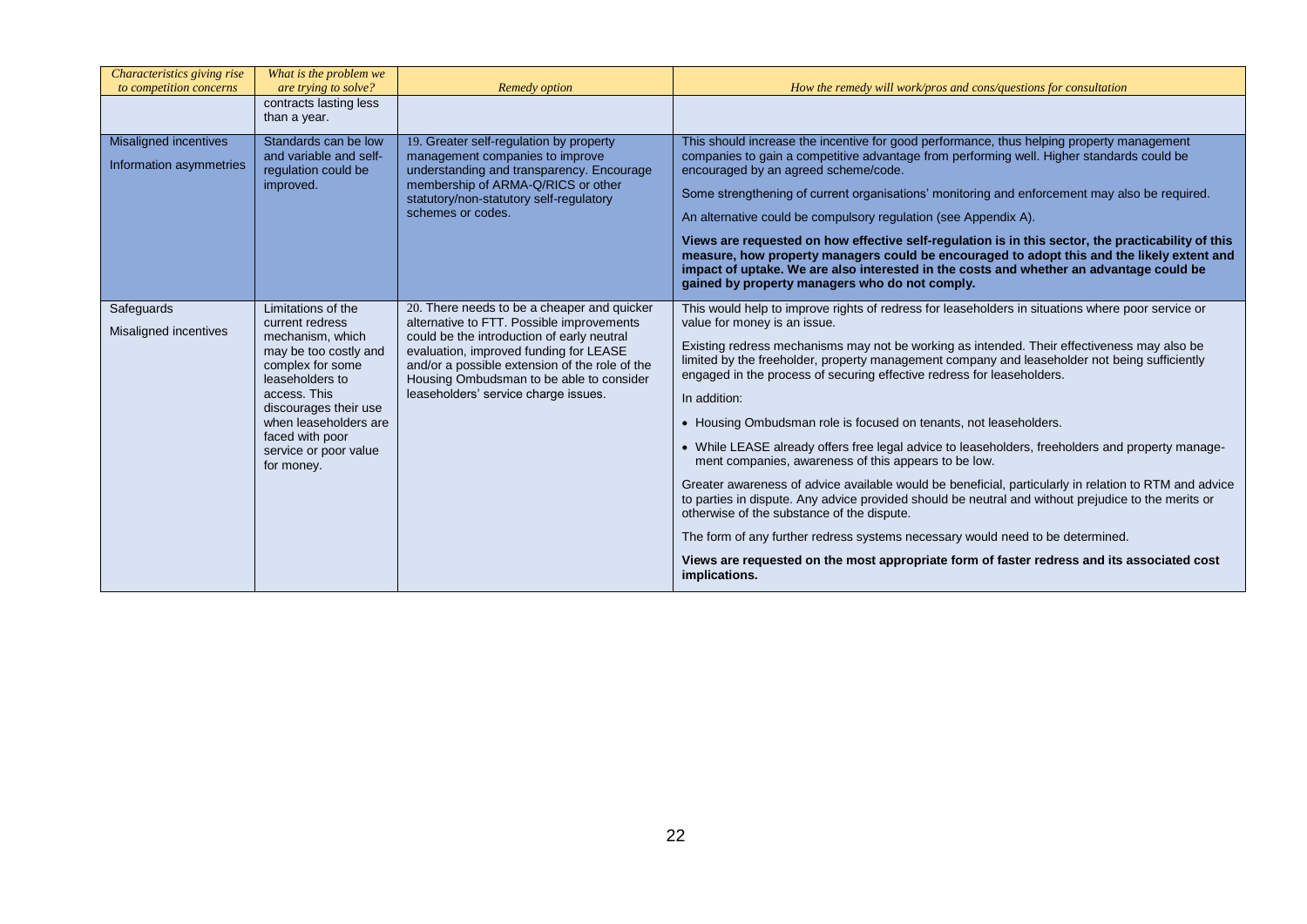## *Other remedies we have identified*

- 6.8 In addition to the recommendations set out above, we have also considered some other alternative recommendations.
	- statutory regulation of property managers
	- new unified code of conduct for the sector
	- requirement for property managers to hold a relevant property management qualification
	- capping of service charges for local authority tenants under Decent Homes Initiative funded works
	- prohibiting vertical integration/use of related companies
	- database of benchmark charges
	- recommendations relating to private sector provision of RPMS to local authorities
- 6.9 As set out in Appendix A, where we present our provisional views on these alternative remedies, we are not currently minded to pursue them, although we would be interested to receive views. Our preliminary thinking is that the remedy proposals in Table 2, if implemented and effective, would improve competition in this market sufficiently. If the package of remedies based on those proposed in Table 2 proves insufficient or is not implemented (or only partially implemented), then it may be necessary to consider further our assessment of some of the alternative recommendations that we have identified.

## **Market investigation reference**

6.10 Market investigations are more detailed examinations into whether there is an adverse effect on competition in the market(s) for the goods or services referred. Our current thinking is that it is not necessary to refer RPMS for a full market investigation. We think we can achieve a positive impact on the market through working with the Government and through the industry (by means of recommendations in the market study for amendments to existing legislation and developments in self-regulation).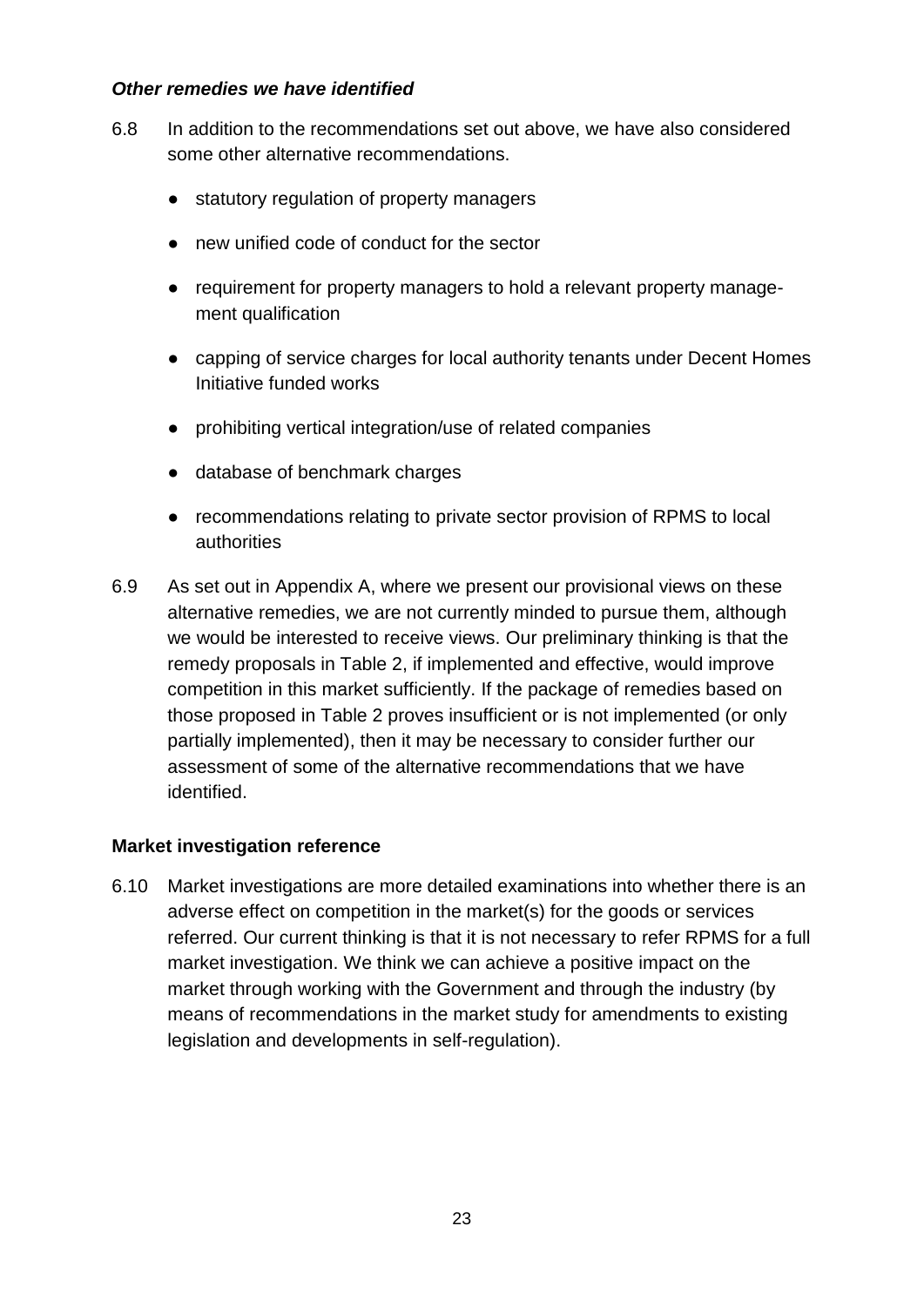## **Views on possible remedies**

- 6.11 As noted in paragraph 1.5, the CMA wishes to obtain the views of interested parties on these remedy proposals. Specifically, we would like to receive views on:
	- Whether respondents consider that these remedies will provide an effective and proportionate solution to the problems that have been provisionally identified. This would include whether they are practicable, whether they would have the intended effects, whether any unintended consequences could arise from them and what would be the costs arising from implementing and enforcing them.
	- How such remedies might be implemented, administered and enforced in practice, for example which organisations could best oversee introduction of a particular remedy and then monitor it. We are particularly keen to receive views on whether remedies could be effectively implemented through voluntary and self-regulatory measures, or whether they would require primary or secondary legislation to be effective.
	- Whether the recipient of the recommendation (be it a government department, trade association, companies in the industry and so on) is likely to be willing to implement the recommendation and whether it could do so fully and effectively.
	- How a package of remedies might work together. In some cases, these remedies might be alternatives. In other cases, these proposals may be complementary and would be intended to work together as a package to maximise their effectiveness.
	- We are also interested in whether there are any other effective and proportionate remedy options available that we have not identified.
- 6.12 We would also welcome views on our intention not to pursue further the remedy options set out in paragraph 6.8 and Appendix A. Views on the aspects identified in paragraph 6.11 are also invited for these remedy options.

## **7. Next steps**

7.1 The CMA considers that, given the large number of interested parties and the wide-ranging issues in the sector, it is appropriate to provide an opportunity for interested parties to comment on its current views, and how any problems in the market might best be remedied.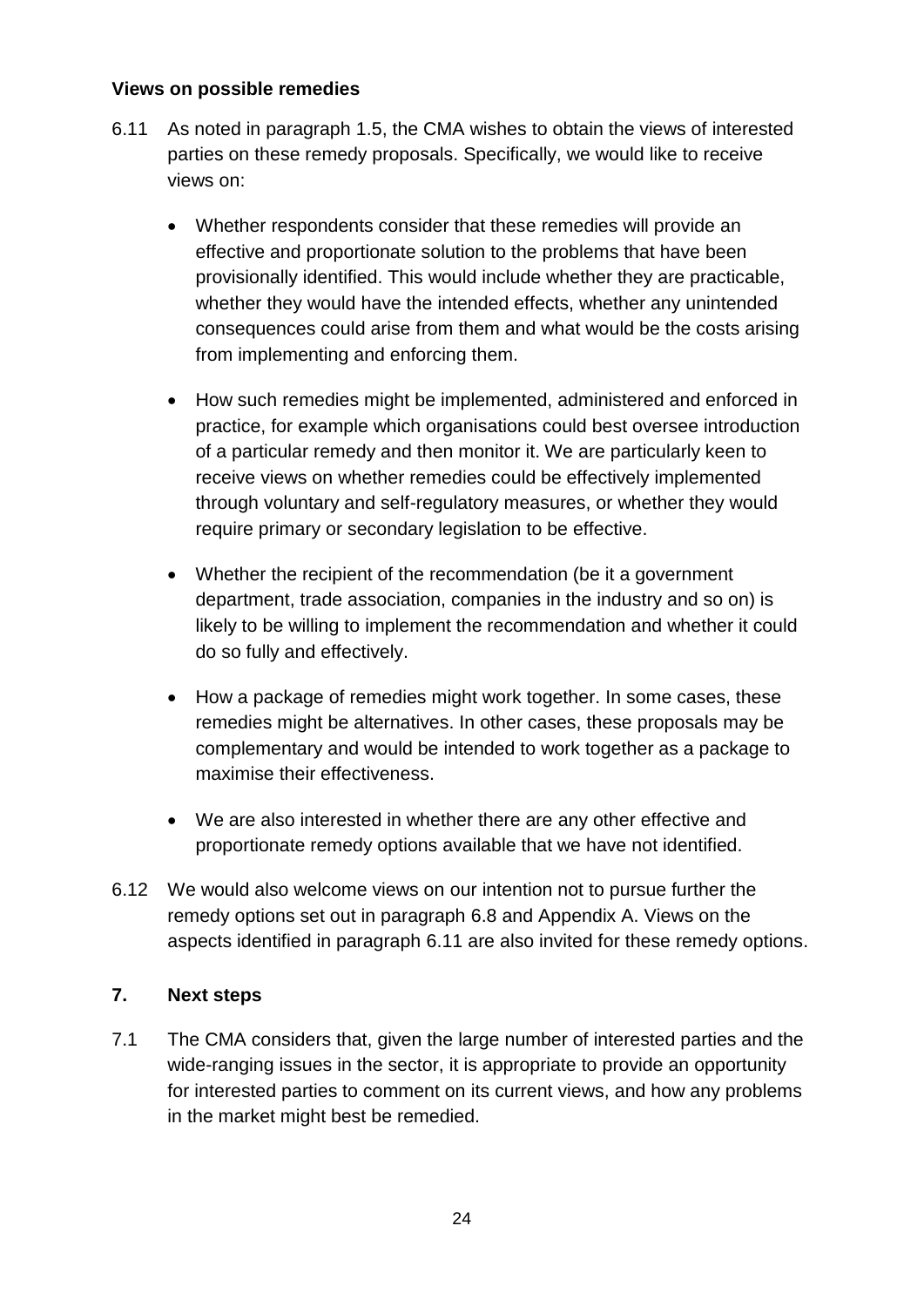7.2 In the light of responses, further meetings with stakeholders and any further evidence received or analysis conducted, the CMA will then develop its findings on the market, and will evaluate remedial options in order to reach recommendations which it considers to be the most effective and proportionate available to address the problems identified.

## **8. Details of how to respond**

- 8.1 The CMA would welcome written comments on its current views, and how any problems in the market might best be remedied.
- 8.2 Interested parties can submit their comments by email by 19 September 2014 to [propertymanagers.study@cma.gsi.gov.uk,](mailto:propertymanagers.study@cma.gsi.gov.uk) or write to us at:

Residential Property Management Services Team Competition and Markets Authority Victoria House 37 Southampton Row London WC1B 4AD

- 8.3 The CMA would like to make interested parties aware that it may choose to disclose information that it obtains during the course of this market study, including as a result of this invitation to comment. It may also publish it in any document it produces at the end of the market study. In deciding whether to do so, the CMA will have regard, in accordance with its statutory duties under Part 9 of the Enterprise Act 2002, to the need for excluding, so far as that is practicable, any commercial information relating to a business or any information relating to the private affairs of an individual which, if published, the CMA thinks might significantly harm the legitimate business interests of that business or, as the case may be, the individual's interests (referred to individually and collectively as 'confidential information').
- 8.4 If you should consider that the information that you will provide contains such confidential information, you should identify each separate item (for example, individual data) or category of information (for example, a row or column of data in a spreadsheet) and explain in each case why you consider it is confidential by reference to the above test – blanket requests for confidential treatment (for example, the entire submission) will not be sufficient. In the event that the CMA proposes to include any sensitive commercial or personal information in a document that will be published, it will, save in exceptional circumstances, contact the relevant persons prior to publication to give them the opportunity to explain why disclosure would cause significant harm and to request excision (or aggregation or generalisation) of any material that will still be sensitive at the time of publication.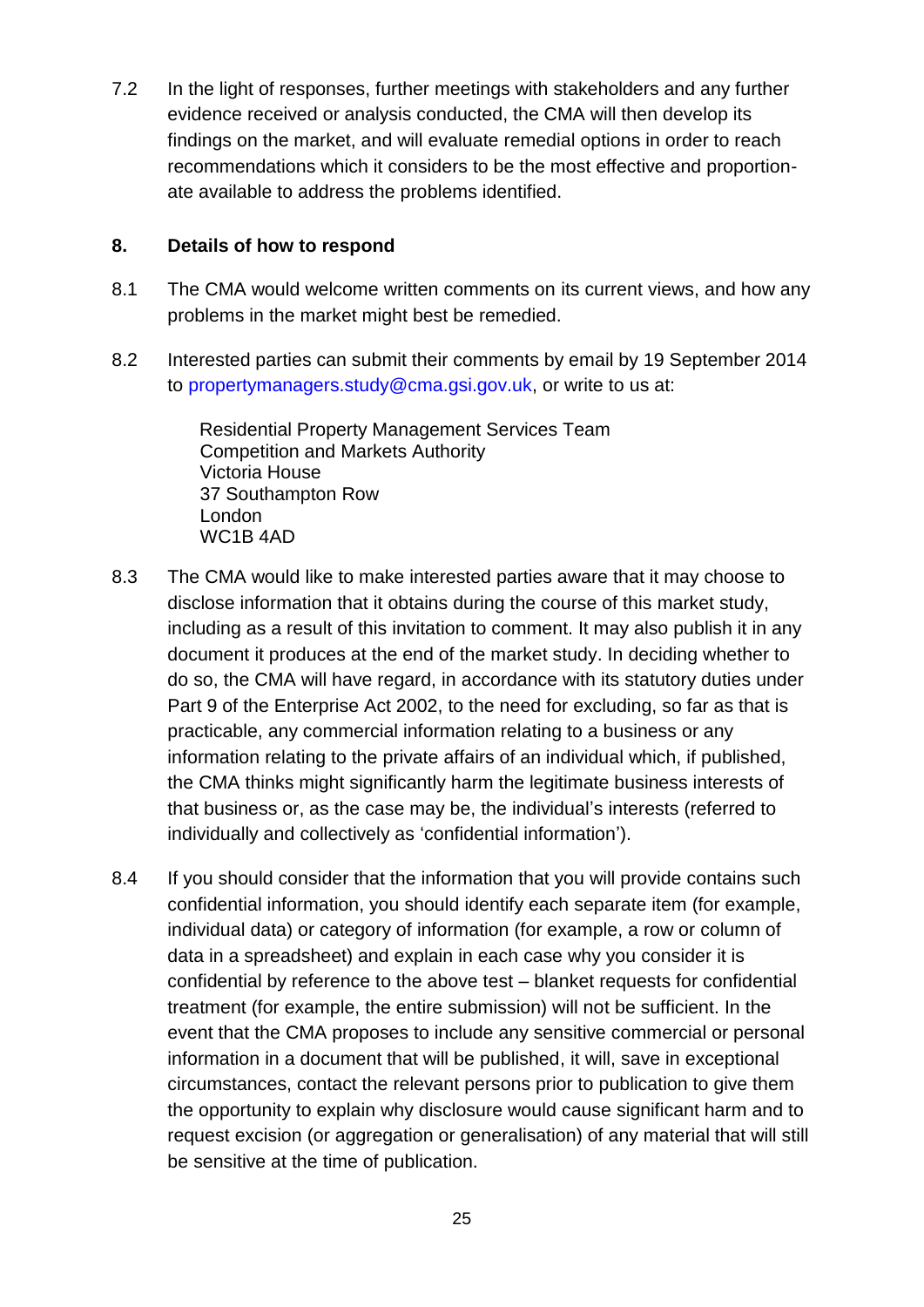# **Other remedies identified**

1. We have considered various alternative recommendations that we are not currently minded to pursue but on which we would also welcome views. The reasoning for these provisional views is set out below.

## **Statutory regulation of property managers**

- 2. There was widespread support among the stakeholders we have spoken to during our information gathering to date for the statutory regulation of property managers. At present, property managers are not required to be members of any trade association, be subject to a code of conduct or to hold any form of professional property-management-related qualification. Regulation is seen by some, therefore, as a way of driving up standards in the market, especially among those providers that are not affiliated with one of the main trade associations.
- 3. However, we found limited and mainly anecdotal evidence to support the allegation that non-trade-association property managers are responsible for the majority of problems that occur in the RPMS market. In addition, recommending the introduction of new regulation could raise costs, limit entry and restrict competition and consumer choice. We have particular concerns that the cost of regulation may adversely impact smaller property managers, through the increased costs of compliance, and prevent innovative market entry or force some of the smaller, local property managers to exit the market. This would have the adverse effect of reducing the competitive constraint on fee levels and service quality in the RPMS market.
- 4. In the absence of compelling evidence to justify recommending its introduction, we are currently minded to pursue alternative solutions to regulation, as set out above. We have also had regard to the relevant provisions of the Enterprise and Regulatory Reform Act 2013 which will require, once the relevant provisions commence, that all property managers are members of an approved redress scheme. This should help to ensure that leaseholders can access effective redress, regardless of whether the property manager that they are dealing with is a member of one of the trade or professional associations that operate in the sector.

## **New unified code of conduct**

5. There are a number of relevant codes of conduct that property managers may comply with. While we understand that the ARMA and RICS codes cover a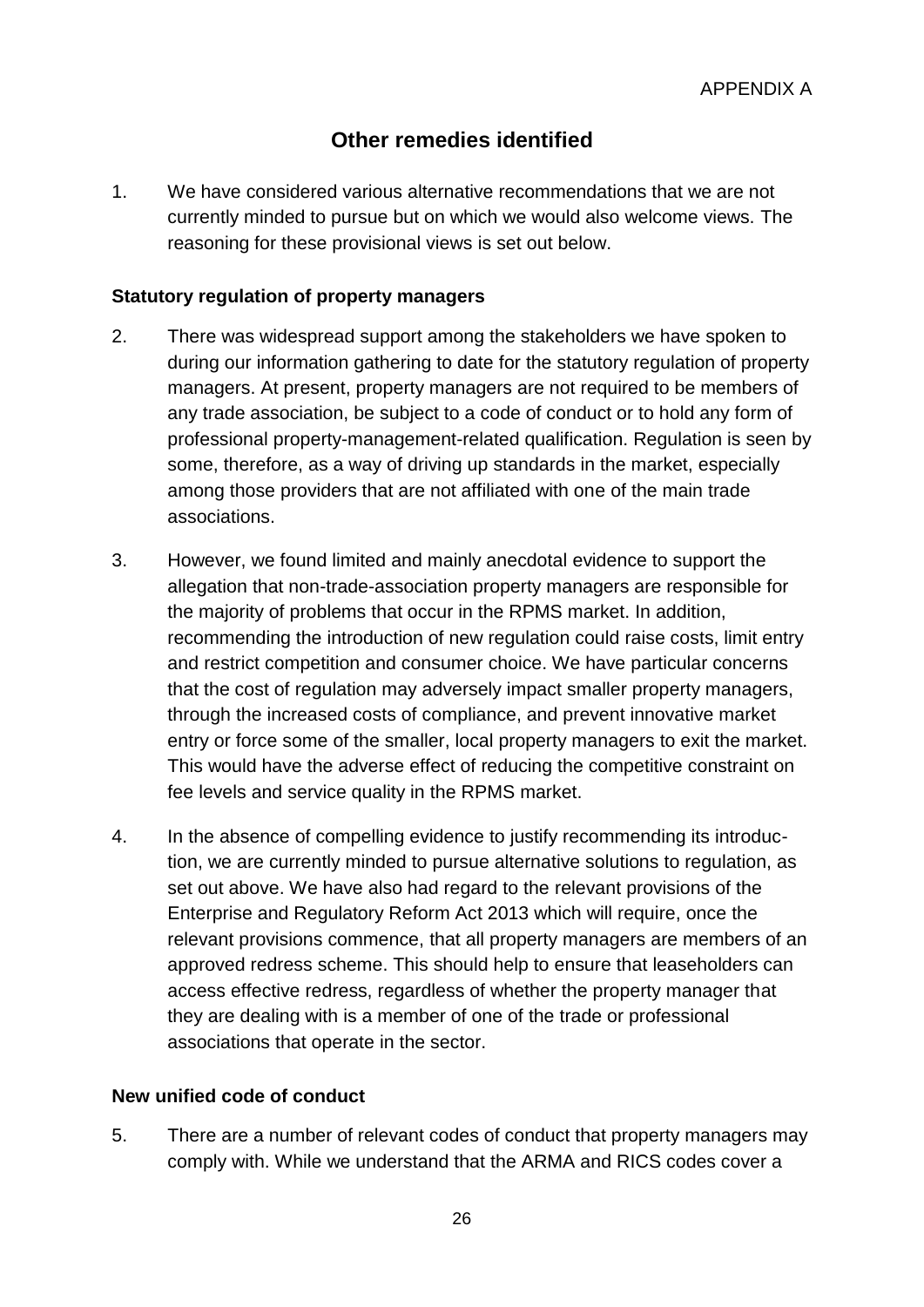good proportion of the market, including most of the large suppliers of RPMS, their coverage does not extend across all businesses that may be operating as a property manager. As such, we took the view that the prospects for designing a new unified code of conduct for the industry could not be achieved working through either of these bodies, either alone or working together. There may though be merit in aligning as far as practicable given their different coverage the various relevant codes of conduct and selfregulation schemes so as to provide clarity both to leaseholders and property managers on expected conduct.

## **Requirement for property managers to hold a relevant property management qualification**

6. Professional qualifications can help to raise standards of service and customer service in a market. In this context, the Institute of Residential Property Management qualification is well regarded within the sector and we recognise the benefits that properly-trained staff can bring. As with regulation, to make it mandatory for property managers to hold a qualification could raise barriers to entry. It is not clear that the benefits of making such training mandatory would outweigh potential associated costs.

## **Decent Homes Initiative**

- 7. Local authorities do not typically operate sinking/reserve funds. As such, leaseholders may be billed for work that may run into many thousands of pounds when major works are required to be carried out. However, we have heard of arrangements put in place by local authorities that would not typically be found in the private sector, such as allowing charges to be paid back over an extended period of time or for payment to be deferred until the sale of the property.
- 8. Leaseholders in local authority housing may face very large one-off bills for major works required because the housing development or property needs to be brought up to an appropriate standard.<sup>12</sup> DCLG has consulted on the possibility of a service charge cap <sup>13</sup> being introduced, but if enacted this will

<sup>&</sup>lt;sup>12</sup> The Government has set minimum standards for social housing. To help local councils with the worst housing, the Government provided £1.6 billion to the Decent Homes programme for the period 2011 to 2015. Similarly, in Wales, The Welsh Housing Quality Standard requires all social landlords to improve their housing stock to an acceptable level by 2020. Even if leaseholders' own flats are not upgraded, where blocks or estates are being upgraded, those leaseholders will be charged for their proportionate share of the work to communal structures and facilities.

<sup>&</sup>lt;sup>13</sup> See th[e consultation paper.](https://www.gov.uk/government/uploads/system/uploads/attachment_data/file/248647/Protecting_Local_Authority_Leaseholders_From_Unreasonable_Charges_v2.pdf) The proposal is for a maximum service charge for local authority leaseholders. The consultation was on a proposal to update Mandatory Directions to councils to cover central government funding for repair, maintenance or improvement, including Decent Homes Grant from the 2013 Spending Review. In such cases, the proposal was to have a £10,000 cap on service charges for leaseholder works on homes outside London, and £15,000 on homes within London.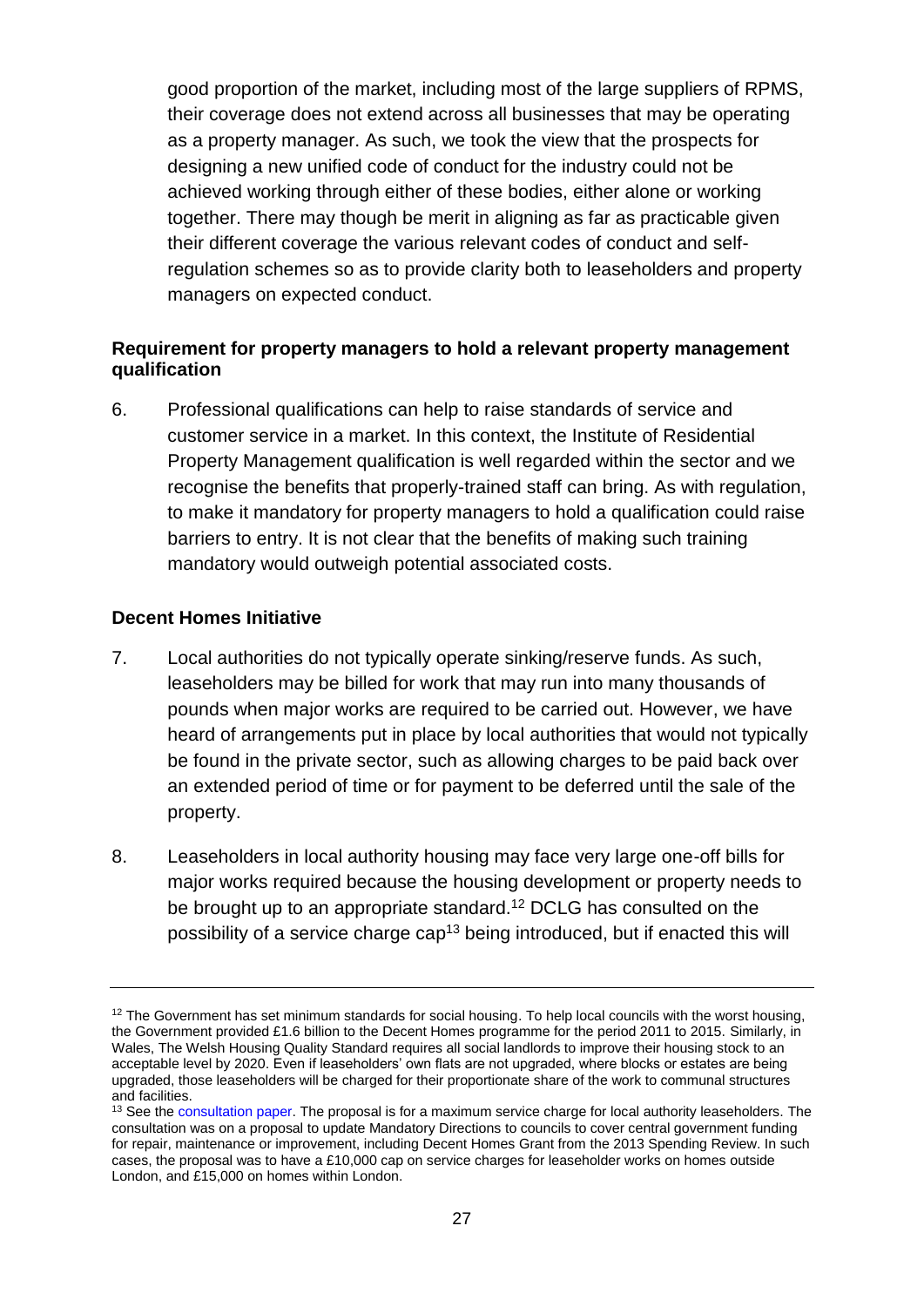have only a limited impact on the majority of leaseholders as this will only cover circumstances in which the local authority receives a grant from government, as opposed to works undertaken by the local authority using its own funds.

- 9. It would be inequitable for leaseholders not to bear any of these costs or for the costs to be passed on to other taxpayers (through higher council tax charges). We recognise that there may be reasons to choose to offer leaseholders some protection against large and unexpected costs, but we do not consider that this would be about making the market work better. Transparency and making sure that leaseholders can plan for such expenses are areas we are particularly concerned with and which are addressed within our remedy proposals.
- 10. While we are aware that this is a concern, we have not examined whether there is any element of cross-subsidisation going on in such circumstances between leaseholders and tenants.

## **Prohibiting vertical integration/use of related companies**

- 11. There are concerns that the vertical integration of some property managers, or the use of related companies to provide services, could incentivise property managers to commission unnecessary works and/or charge higher prices than would be possible if the relevant contract had been subject to competitive tender.
- 12. Our view is that there can be strong efficiency arguments for vertical integration and the use of related companies but, given the difficulties that leaseholders can face in assessing value for money and influencing decisions taken on their behalf, there does exist the potential for conflicts of interest to arise. However, we consider that any concerns may best be mitigated through improved transparency and accountability of these relationships. Our proposed package of recommendations is intended to deliver this outcome.

## **Database of benchmark charges**

13. We considered whether it would be practicable to provide a database resource outlining typical costs/charges for a broad variety of services and major works which are commonly incurred in property maintenance, such as management charges, regular services like cleaning and insurance, and major maintenance and repair works. Such a database would provide a tool for leaseholders to determine whether proposed charges were excessive compared to market norms. In order to be useful, this database would need to be based on a wide variety of evidence and would need to be searchable in